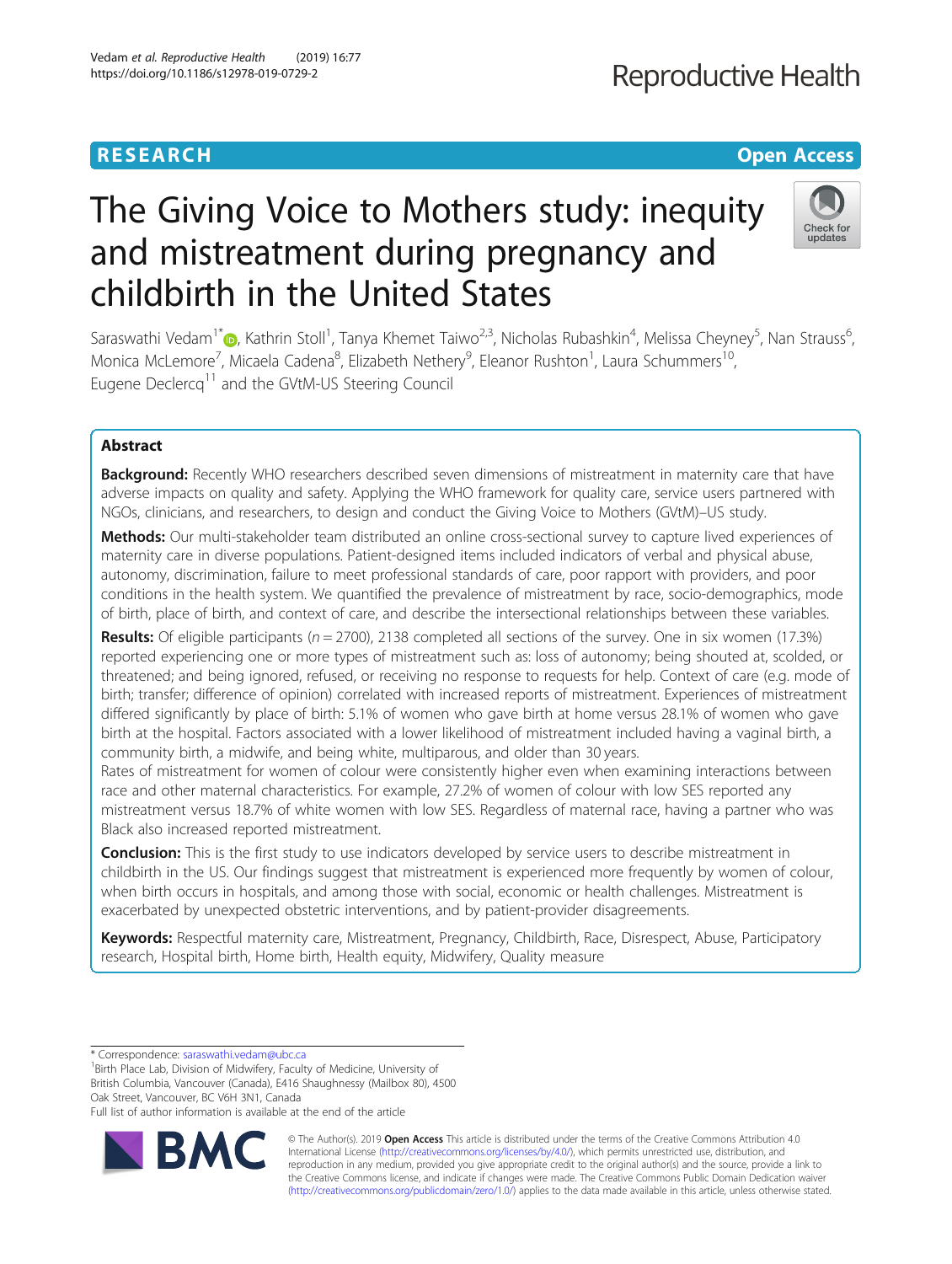#### Plain English summary

Global health experts agree that how people are treated during childbirth can affect the health and well-being of mother, child, and family, but very little is known about experiences of care among childbearing populations in the United States. In this study, community members worked with researchers to design a survey that would capture their lived experiences of care during pregnancy and childbirth, including seven types of mistreatment by health providers or health systems. We collected information across the country including from communities of colour, and women who planned to give birth at home or in a birthing center. Of the 2700 women who filled out the survey, one in six (17.3%) reported mistreatment. Among all participants, being shouted at or scolded by a health care provider was the most commonly reported type of mistreatment (8.5%), followed by "health care providers ignoring women, refusing their request for help, or failing to respond to requests for help in a reasonable amount of time" (7.8%). Some women reported violations of physical privacy (5.5%), and health care providers threatening to withhold treatment or forcing them to accept treatment they did not want (4.5%). Women of colour, women who gave birth in hospitals, and those who face social, economic, or health challenges reported higher rates of mistreatment. Rates were also increased in women who had unexpected events like cesareans or transfer from community to hospital care; and women who disagreed with a health care provider, about the right care for themselves or the baby, reported the highest rates of mistreatment.

#### Background

High quality, respectful maternity care is a global priority [\[1](#page-15-0)]. In 2017, the World Health Organization (WHO) published eight standards for quality of maternal and newborn care that can be used to evaluate "the extent to which health care services provided to individuals and patient populations improve desired health outcomes and [are] safe, effective, timely, efficient, equitable and people-centred" [\[2](#page-16-0)]. Four of the standards emphasize care that demonstrates respect, dignity, emotional support, and a systemic commitment to a patient-led, informed decision-making process. The International Federation of Gynecologists and Obstetrics, the International Confederation of Midwives, the International Pediatric Association, and the White Ribbon Alliance have prioritized the WHO quality care standards, and protection of human rights in childbirth, as essential to optimizing birth outcomes [[3\]](#page-16-0).

Care provider actions and interactions are associated with women's experience of trauma during birth, as indicated in an online survey  $(n = 748)$  [[4\]](#page-16-0). Qualitative analysis identified four common themes: 'prioritizing the care provider's agenda'; 'disregarding embodied knowledge'; 'lies and threats'; and 'violation' [\[4\]](#page-16-0). A traumatic birth can have serious impact on postnatal mental health and family relationships. Short-term consequences of adverse experience of care include pain and suffering, and long-term consequences cited in the international literature include post-traumatic stress disorder, fear of birth, negative body image, and feelings of dehumanization [[4](#page-16-0)–[7\]](#page-16-0). In addition to these outcomes, fear of disrespect and abuse, and loss of autonomy have been cited as drivers for planned unattended home births, and reduce uptake of care, even among women with known risk factors [\[8\]](#page-16-0). Indeed, such mistreatment is itself an adverse outcome as it constitutes a violation of basic human rights [\[9](#page-16-0)].

Recognizing these serious health impacts, the World Health Organization (WHO) issued a statement in 2014 calling for further research on defining and measuring disrespect and abuse in public and private facilities worldwide [[10,](#page-16-0) [11](#page-16-0)]; and urged health systems to protect and promote women's rights to dignified and respectful care, in addition to ensuring universal access to timely, safe and effective clinical care  $[11]$  $[11]$ . While significant disparities in maternal and newborn outcomes are reported across populations in the United States (US) [\[12\]](#page-16-0), very little is known about whether mistreatment is a component of these adverse outcomes. To understand experiences of childbirth care, especially among communities of color and those who choose to deliver in community settings, service users partnered with NGOs, clinicians, and researchers, to conduct the Giving Voice to Mothers (GVtM)–US study.

#### Measuring mistreatment in high resource countries

To date, evaluations of respectful maternity care (RMC) have focused primarily on monitoring care during hospital births in low-resource settings [[6,](#page-16-0) [13,](#page-16-0) [14](#page-16-0)]. However, childbearing women from high and middle resource countries have also reported negative experiences during hospital births, including being ignored, belittled or verbally humiliated by healthcare providers, having interventions forced upon them, and being separated from their babies without reason or explanation [[7,](#page-16-0) [15](#page-16-0)–[17](#page-16-0)]. For example, women from Slovakia who were interviewed ( $n = 15$ ) reported that care providers treated them as objects incapable of making decisions about their own care. Many of them did not consent to interventions such as episiotomies. Violations of their dignity, privacy, and confidentiality were common. Women said that care providers did not listen to them, doubted their perceptions and feelings, ignored their wishes, imposed their will on women, and made them feel guilty or like failures [\[17](#page-16-0)].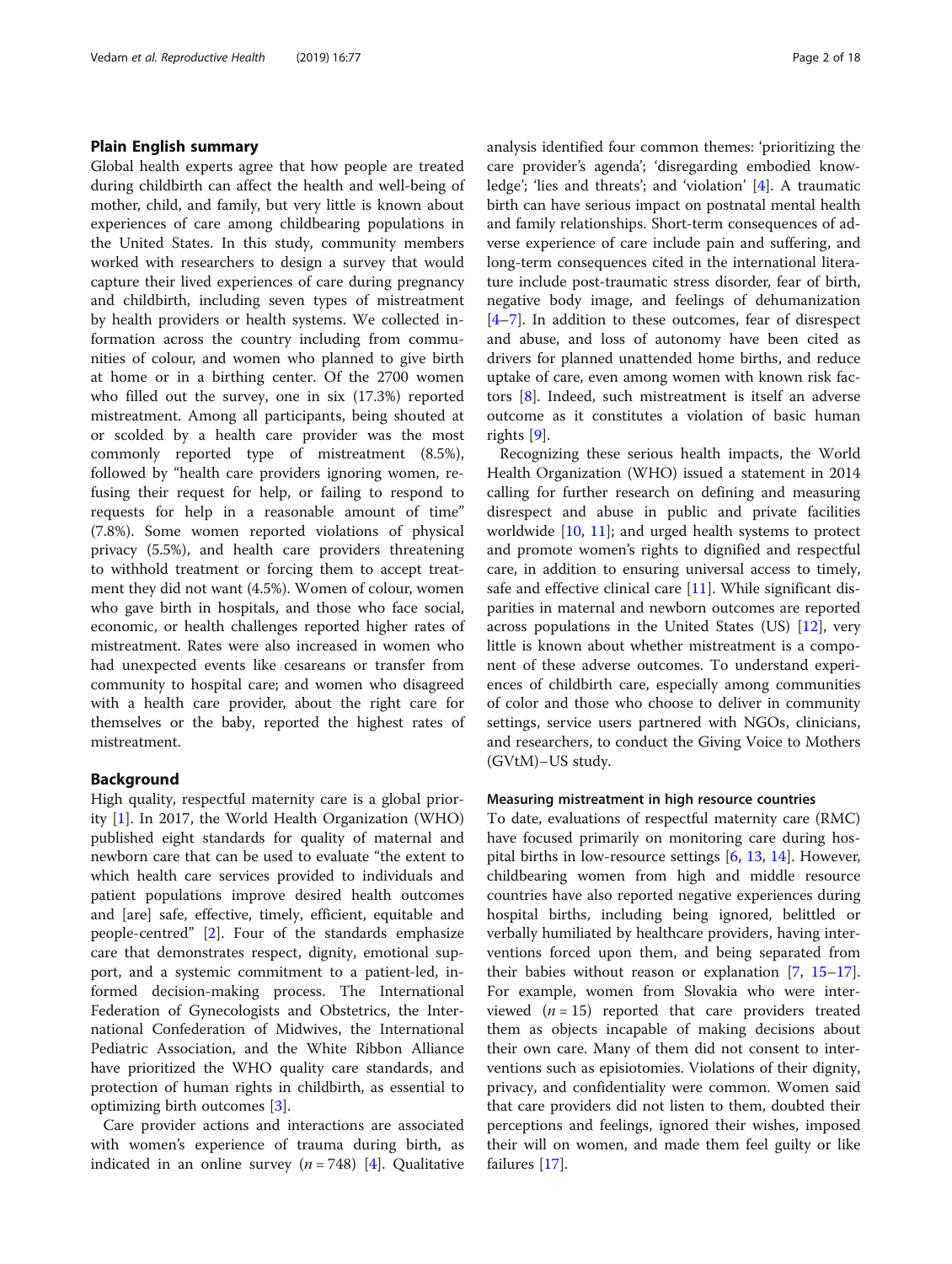In high resource countries, pregnant people who are recent immigrants, Indigenous, and/or disenfranchised by their lower socioeconomic status, race/ethnicity, incarceration, substance dependence, or housing instability have been reported to be at increased risk for poor health outcomes, and reduced access to high quality care [[18](#page-16-0)–[22](#page-16-0)]. Few investigators have examined whether experiences of RMC differ by sociodemographic factors, but one U.S. national study identified racial disparities in the treatment of childbearing women in hospitals [\[23](#page-16-0)]. Among respondents, 30% of Black and Hispanic primiparous women and 21% of White women who delivered in hospitals in the US reported that they were "treated poorly because of a difference of opinion with [their] caregivers about the right care for [herself or her] baby" [\[23](#page-16-0)].

In 2015, the WHO Research Group on Treatment of Women During Childbirth conducted a systematic review of the literature on RMC [[13](#page-16-0)]. Bohren and colleagues examined qualitative and quantitative evidence from 65 studies on the mistreatment of women during childbirth in health facilities across 34 countries, representing diverse geographical and economic settings. The investigators identified multiple examples of disrespect and human rights violations experienced by women giving birth, ranging from physical and verbal abuse, to a lack of supportive care, to neglect, discrimination, and denial of autonomy [\[13](#page-16-0)]. Noting wide inconsistencies in terminology and definitions of disrespect and abuse, the authors named the phenomenon "mistreatment" and delineated the phenomena across seven dimensions: physical abuse, sexual abuse, verbal abuse, stigma and discrimination, failure to meet professional standards of care, poor rapport between women and providers, and poor conditions and constraints presented by the health system [[13\]](#page-16-0). They proposed that future investigators utilize this typology to inform studies that seek to understand the prevalence and impact of mistreatment across jurisdictions or populations, and/or to evaluate the success of interventions. Since 2015, numerous authors have responded to the Bohren typology, noting a lack of global evidence on the topic [\[24](#page-16-0)–[27\]](#page-16-0). Some investigators have adapted the typology to qualitative studies of the prevalence and characteristics of mistreatment in low resource countries [\[14](#page-16-0)], but none to date have applied the typology to assess experience of care in high resource countries, and none have assessed the seven domains in a quantitative survey.

Notably, while the lived experience among study participants provided the descriptive data that informed the Bohren typology, none of the studies included in the systematic review used a patient-led approach to item development. Best practice in patient-oriented outcomes research would suggest that "mistreatment" as an

outcome may be best described and delineated by the recipients of care. Patient experience indicators of quality and safety are now routinely collected at institutions in other areas of medicine, yet patient-designed instruments that can assess the impact of experience of maternity care remain scarce.

In this paper, we introduce a set of patient-designed indicators of mistreatment that align with the typology proposed by Bohren et al., and are relevant to service users in high resource settings. We present results from a large national survey that utilized these items to examine how women in the US overall, and among key subgroups, report on mistreatment during pregnancy and childbirth. In addition, we examine the relationships between race and mistreatment in the context of factors that are frequently related to health inequity. The concept of intersectionality is rarely considered during design, analysis or interpretation of public health studies [[28\]](#page-16-0); we aimed to address this gap in this study.

#### Methods

In 2016, using a community-based participatory research process [\[29,](#page-16-0) [30\]](#page-16-0), we convened a multi-stakeholder team to launch Giving Voice to Mothers (GVtM-US), a study of maternity care experiences of women who experienced pregnancy in the United States between 2010 and 2016. The only previous national study on experience of maternity care in the US was limited to women who planned hospital births, had limited information on differential experiences by race, and did not measure mistreatment [[23\]](#page-16-0). Hence, our team, comprised of community members, clinicians, community health service leaders, and researchers designed a study on quality of maternity care as experienced by pregnant persons from 4 communities of colour (African American, Indigenous, Hispanic, and Asian) who gave birth in any location, as well as women who planned to give birth in homes and freestanding birth centers. The Behavioural Research Ethics Board at University of British Columbia approved the study (H15–01524). All participants reviewed an informed consent form before deciding whether they wanted to participate in the online survey.

#### Survey development

The GVtM Steering Council recruited community agency leaders and service providers to adapt a survey instrument, developed by service users to study maternity care experiences in British Columbia, Canada [[31](#page-16-0)– [33\]](#page-16-0), to the United States context. The validated instrument explored four domains including: preferences for care, interactions with care providers, role in decision-making, and access to care options. Following consultations with the communities they serve, the GVtM Steering Council identified, drafted, or adapted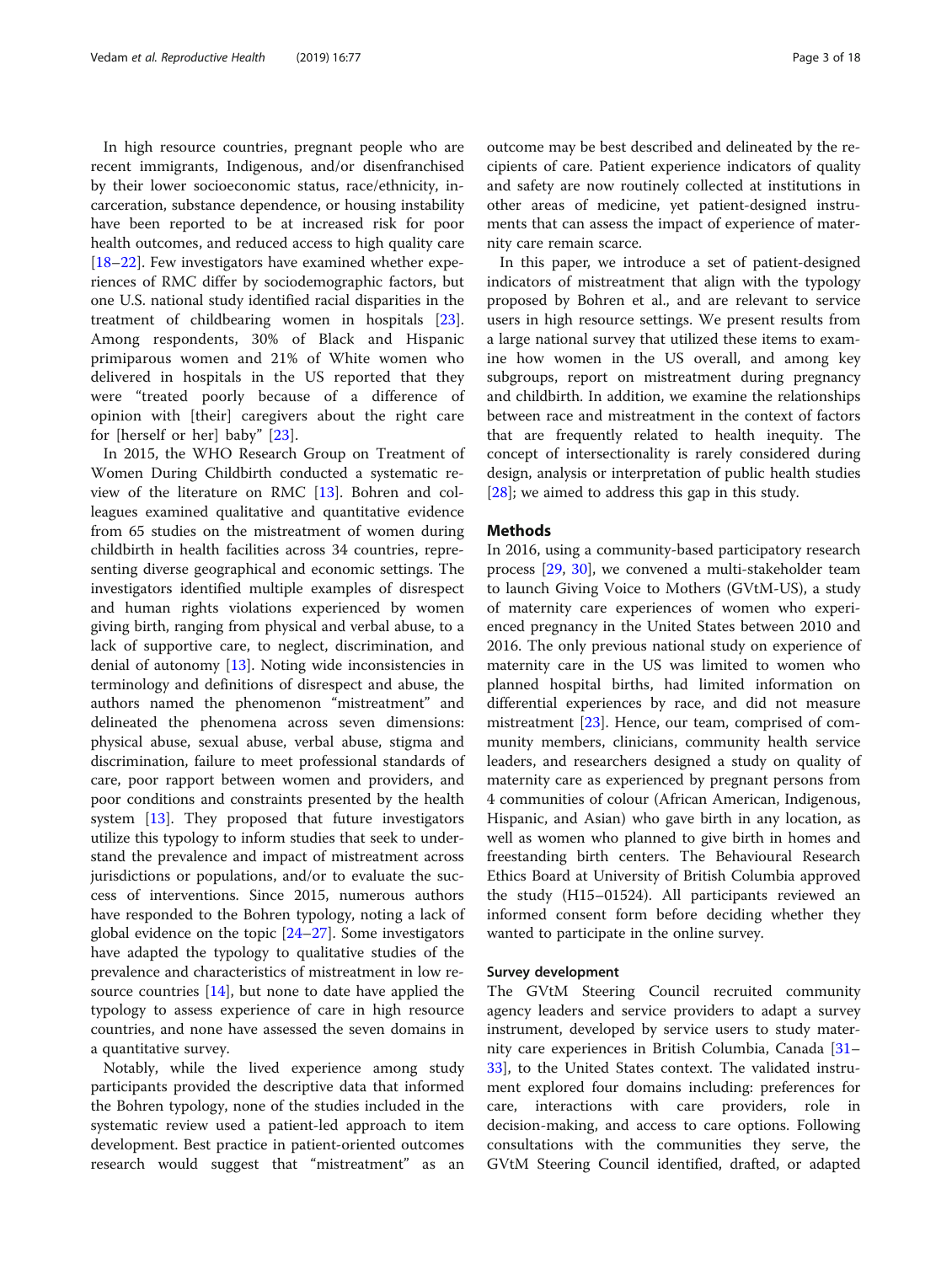additional items from the literature that assess non-consensual care, disparities in access, social determinants, and institutional racism [[34](#page-16-0), [35\]](#page-16-0). Some items had been used to measure disrespect and abuse in low resource countries and were adapted for application to the US context [[35](#page-16-0)].

The community agencies (NGOs) then recruited 57 women from the target populations to review the draft, and subsequently 31 community members, with representation from all target populations, served on an expert panel to formally content validate the adapted instrument. They rated each item on a 4-point ordinal scale for clarity, relevance, and importance and provided narrative commentary. We retained, revised, or discarded items based on best practice guidelines for content validation [\[36](#page-16-0)]. The community members strongly endorsed the inclusion of the previously validated quality measures, the Mothers Autonomy in Decision Making (MADM) scale [\[31\]](#page-16-0) and the Mothers on Respect (MOR) index [[32\]](#page-16-0). They also adapted the Perceptions of Racism (PR) scale [\[34](#page-16-0)] to be inclusive of all study populations. Community members suggested inclusion of additional novel items in the instrument such as "When you experience problems, what helps you and your family survive, succeed and thrive?" and, in cases of refusal of care, "How did your doctor or midwife react?" and "Who stood up for you?". They provided detailed answer options that reflected their lived experience.

Most questions had pre-defined Likert response options, but the survey instrument also included several open-ended questions to allow participants to provide explanatory detail. The final GVtM survey instrument contained 218 items (the full list of survey items is available upon request via: [http://www.birthplacelab.](http://www.birthplacelab.org/contact-us/) [org/contact-us/](http://www.birthplacelab.org/contact-us/)), with 60 items measuring aspects of mistreatment. It was translated and back translated into a Spanish version, and both versions were mounted on an online platform that allowed for branching to questions adapted for participants who experienced pregnancy loss, and for those who were currently pregnant.

#### Inclusion criteria

Women who experienced at least one pregnancy in the United States between 2010 and 2016, including those currently pregnant, could participate. Of the 2700 women who completed or partially completed the survey, some participants skipped questions and others did not finish the survey, resulting in variable denominators for each section. Because we compare variables that appear across the entire survey, we restrict our analysis to the 2138 women who completed the survey. Details on sample delineation are in Fig. 1.



#### Recruitment

All partners participated in evidence-based strategies for recruitment of traditionally marginalized groups, including social networking and venue-based sampling [[37](#page-16-0)–[39\]](#page-16-0). We used strategies to ensure strong representation of women of colour, and women who planned a birth at home or at a freestanding birthing center. For example, we engaged agencies in study recruitment who serve these populations, and some held survey café events with computer access available, and/or trained peers, known as "data doulas" [[40\]](#page-16-0) to support participants with their own data entry. To achieve our goal of robust sampling from women of colour and those who chose home and birth center births, based on the rates of participation to date, halfway through the data collection period we closed the survey to women who identified as White and who gave birth in a hospital, but kept it open to other participants.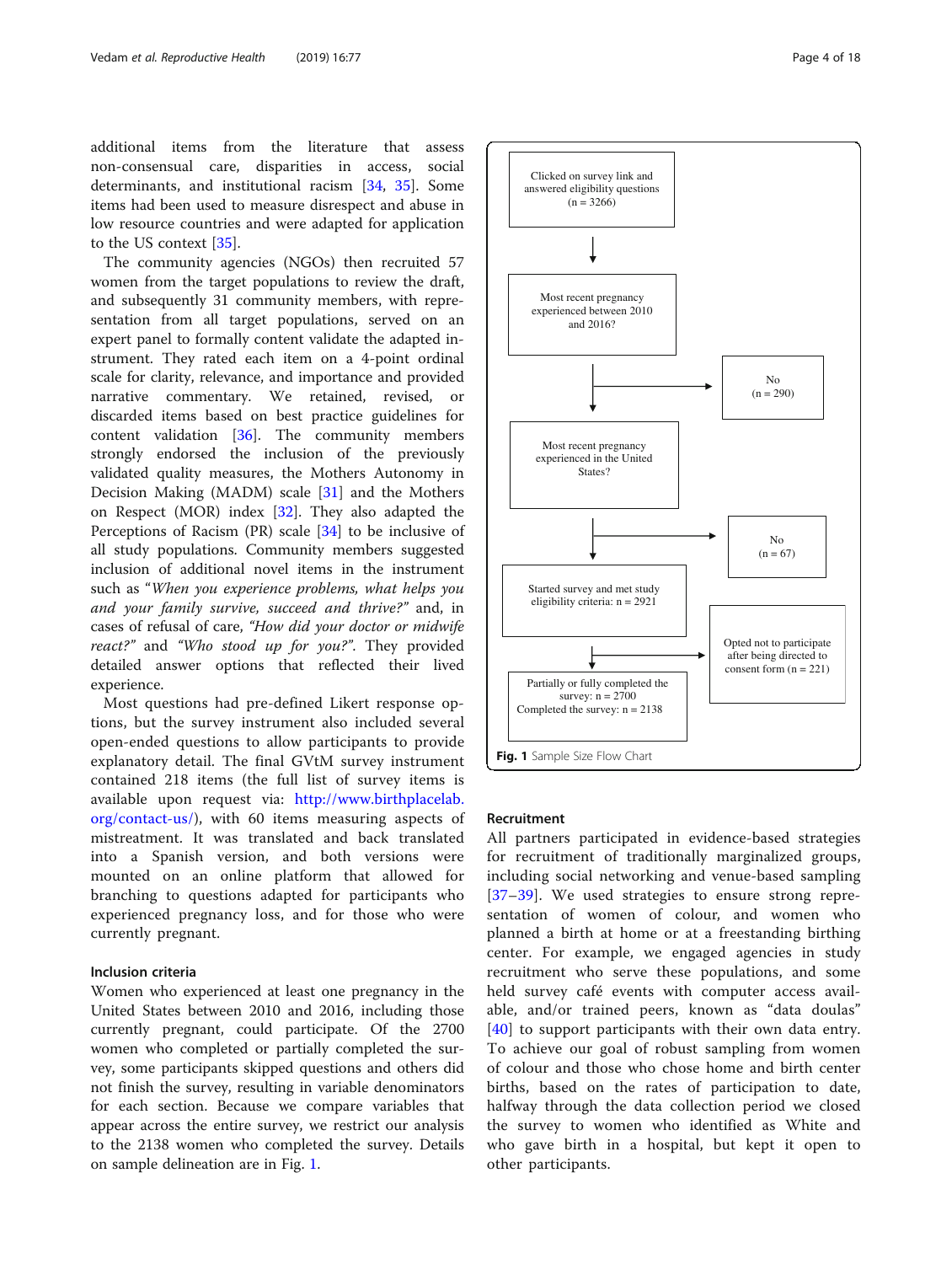In New York State data collection was embedded in an established ongoing statewide maternity care evaluation project led by one of the NGO partners, Choices in Childbirth. The Steering Council recognized that this was likely to lead to oversampling from a single state; hence, they initially considered launching the study as a New York State pilot study to demonstrate feasibility and generate enough data to highlight need for national follow up. However, community members served by the distributed NGOs and clinicians on the team felt strongly that they wanted the GVtM study to be open to participants from rural, urban, and suburban contexts across the United States. They felt that social media recruitment had the greatest potential for securing comparative data from a wide range of service users. Hence, to respect an authentic, patient-oriented participatory research process, the survey was distributed nationally. The GVtM survey was open from March 2016–March 2017.

#### **Measurement**

#### **Mistreatment**

Content validation resulted in new patient-designed and patient-validated items to measure mistreatment in childbirth that align with the dimensions codified by Bohren (Table [1\)](#page-5-0) [\[13\]](#page-16-0). Of note, the community members on the Steering Council and the women who participated during the expert content validation stage endorsed these items without knowledge of the Bohren systematic review in progress, yet their lived experience resonated with the typology. Specifically, the mistreatment items measure the following domains: physical abuse, sexual abuse, verbal abuse, neglect and abandonment, poor rapport between women and providers, loss of confidentiality, and lack of supportive care. Community members also elected to include the MADM (autonomy) and MOR (respect), and an adapted Perceptions of Racism scale [[34](#page-16-0)] that measure other domains in the Bohren typology: stigma and discrimination, failure to meet professional standards of care, lack of informed consent, and loss of autonomy. Twenty-two additional survey items related to the typology and assessed RMC, such as care provider behaviors in response to refusal of care, and the respondent's overall sense of dignity, respect, and privacy during interactions with providers.

The focus of the current paper is application of mistreatment items that describe patient experience of provider behaviors. Subsequent reports will focus on analysis of data related to the mistreatment domains of autonomy and respect (eg. MADM, MOR, and PR scale scores), and non-consented care among the GVtM participants.

#### Maternal/paternal race

Community members on the study team recommended that research that relies on US Census categories fails to capture the lived experience of people who self-identify across more than one race, and/or experience the effects of visible minority race. Accordingly, the team designed a complex but respectful and realistic approach to collecting and coding this set of items. Respondents could self-identify and provide considerable detail about their identity, selecting multiple descriptors under 13 pre-defined categories. For analysis, we recoded this variable into mutually exclusive categories (see Additional file [1](#page-15-0): Table S1). We used the same coding scheme for paternal race/ethnic identity (as identified by the woman), and also created four variables that describe combinations of maternal/paternal race, i.e. 1) woman white, partner white, 2) women black, partner black, 3) women white, partner black, 4) women black, partner white. Throughout this paper Indigenous includes participants who self-identify as Native American, Native Hawaiian or Pacific Islander, Alaska Native, or Indigenous to Mexico or South America.

#### Low SES

We created a comprehensive composite index that measures low SES, taking into account family income below the federal poverty threshold (based on before tax family income and household size). In the low SES category, we also counted respondents who reported that their heat or electricity was turned off (during or in the year before pregnancy), inability to buy enough food or meet financial obligations; and respondents who reported receiving a housing subsidy, assistance from Indian Health Services or a state health plan, Temporary Assistance for Needy Families (TANF), food stamps, WIC food vouchers or money to buy food. We coded respondents with one or more of the indicators of low SES as 1; and respondents that did not report any of the indicators as 0.

#### History of social risks

To distinguish those who may experience differential treatment because of social factors, we grouped together respondents who reported substance use (smoking, daily alchohol use during pregnancy, and/or drug dependence) during pregnancy, women with a history of incarceration (herself or partner), involvement of child or family services, and/or intimate partner violence. Women who reported one or more of the indicators of social risk were coded as 1; women did not report any social risk indicators were coded as 0. We also created composite indices that measure elevated pregnancy risks and newborn health problems. A description about how these indices were derived can be found in footnotes below the tables.

#### Analysis

To describe the overall prevalence of mistreatment in the study population, we calculated the proportion of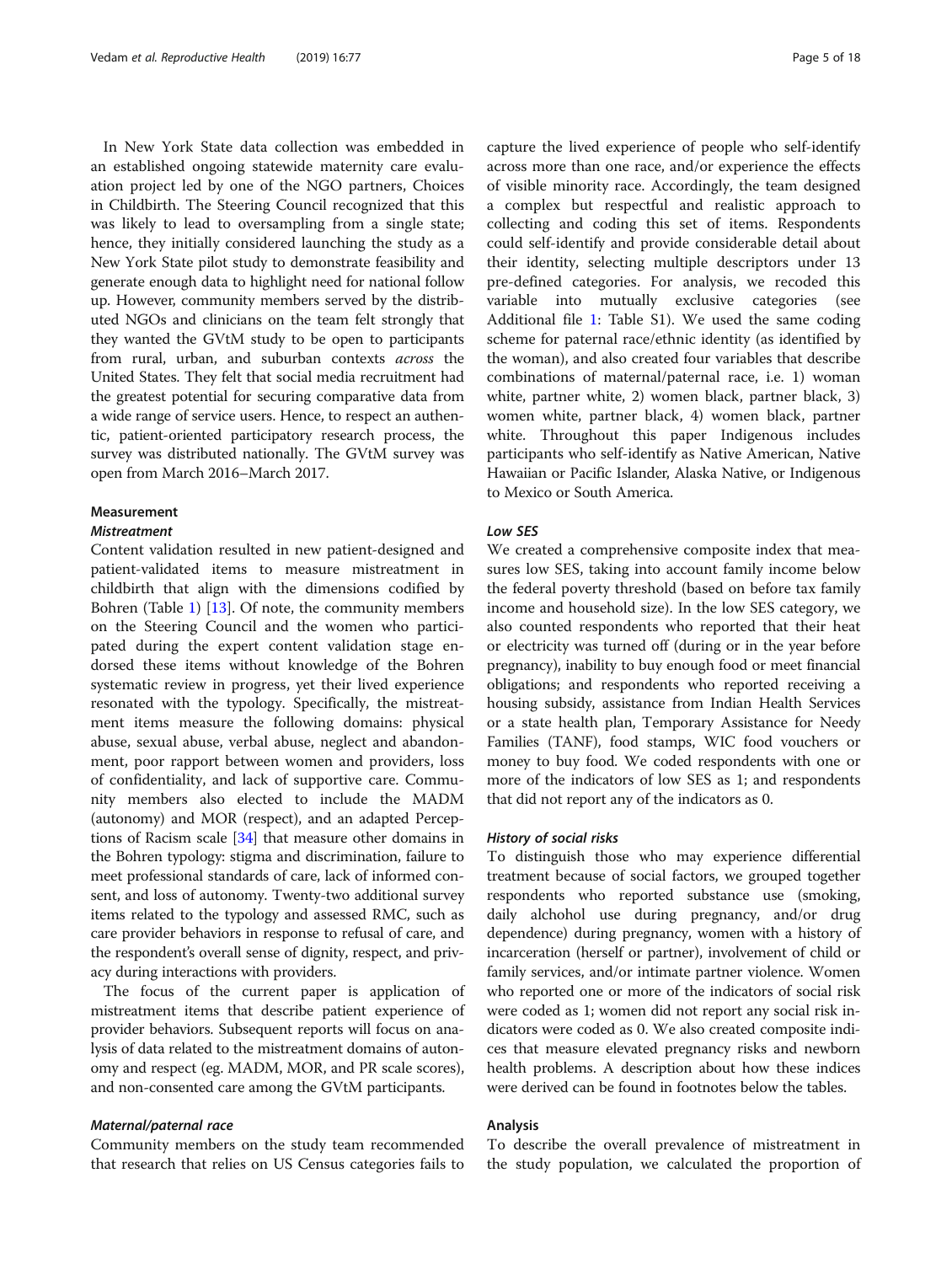| Themes                                               | Bohren et al. - Third-Order Bohren et al. - Second -Order<br>Themes                     | GVtM - US items and scales                                                                                                                                                                                                                                                                                                                                                                                   |  |  |  |  |
|------------------------------------------------------|-----------------------------------------------------------------------------------------|--------------------------------------------------------------------------------------------------------------------------------------------------------------------------------------------------------------------------------------------------------------------------------------------------------------------------------------------------------------------------------------------------------------|--|--|--|--|
| Physical abuse                                       | Use of force                                                                            | "You experienced physical abuse (including aggressive physical contact, inappropriate                                                                                                                                                                                                                                                                                                                        |  |  |  |  |
|                                                      | Physical restraint                                                                      | sexual conduct, a refusal to provide anesthesia for an episiotomy, etc.)"                                                                                                                                                                                                                                                                                                                                    |  |  |  |  |
| Sexual abuse                                         | Sexual abuse                                                                            |                                                                                                                                                                                                                                                                                                                                                                                                              |  |  |  |  |
| Verbal abuse                                         | Harsh language                                                                          | "Health care providers (doctors, midwives, or nurses) shouted at or scolded you"                                                                                                                                                                                                                                                                                                                             |  |  |  |  |
|                                                      | Threats and blaming                                                                     | "Health care providers threatened to withhold treatment or to force you to accept<br>treatment you did not want"                                                                                                                                                                                                                                                                                             |  |  |  |  |
|                                                      |                                                                                         | "Health care providers threatened you in any other way"                                                                                                                                                                                                                                                                                                                                                      |  |  |  |  |
|                                                      | Stigma and discrimination Discrimination based on socio-<br>demographic characteristics | Mothers on Respect (MOR) Index (14 items) <sup>a</sup>                                                                                                                                                                                                                                                                                                                                                       |  |  |  |  |
|                                                      |                                                                                         | • Adapted 17-item Perceptions of Racism Scale                                                                                                                                                                                                                                                                                                                                                                |  |  |  |  |
|                                                      |                                                                                         | • Four items that assess perceived discrimination from care providers or other<br>disrespectful care provider behaviours, e.g. During my pregnancy I held back from<br>asking questions or discussing my concerns because I felt discriminated against;<br>During my pregnancy I held back from asking questions or discussing my<br>concerns because my care provider used language I could not understand. |  |  |  |  |
|                                                      |                                                                                         | . One item asking women how often they have felt treated unfairly because of their<br>race, heritage or ethnic group                                                                                                                                                                                                                                                                                         |  |  |  |  |
| Failure to meet<br>professional standards of<br>care | Lack of informed consent and                                                            | "Your private or personal information was shared without your consent"                                                                                                                                                                                                                                                                                                                                       |  |  |  |  |
|                                                      | confidentiality                                                                         | "Your physical privacy was violated (i.e., being uncovered or having people in the<br>delivery room without your consent)"                                                                                                                                                                                                                                                                                   |  |  |  |  |
|                                                      | Physical examinations and<br>procedures                                                 | "My doctor or midwife explained different options for care during my labour and<br>birth."                                                                                                                                                                                                                                                                                                                   |  |  |  |  |
|                                                      | Neglect and abandonment                                                                 | "My doctor or midwife asked me what I wanted to do before the following<br>procedures were done: (episiotomy, continuous fetal monitoring, screening tests<br>etc).''                                                                                                                                                                                                                                        |  |  |  |  |
|                                                      |                                                                                         | "Health care providers ignored you, refused your requests for help, or failed to<br>respond to requests for help in a reasonable amount of time."                                                                                                                                                                                                                                                            |  |  |  |  |
| Poor rapport between                                 | Ineffective communication                                                               | Mother Autonomy in Decision Making scale (MADM) (7 items) <sup>b</sup>                                                                                                                                                                                                                                                                                                                                       |  |  |  |  |
| women and providers                                  | Lack of supportive care                                                                 | • Three items that ask women to rate the level of respect, dignity and privacy that<br>their care provider showed during labour and/or birth                                                                                                                                                                                                                                                                 |  |  |  |  |
|                                                      | Loss of autonomy                                                                        | • Five items about care that women declined, what they declined, why, how their<br>care provider reacted and if anyone helped the woman maintain her wishes.                                                                                                                                                                                                                                                 |  |  |  |  |
| Health system conditions                             | Lack of policies                                                                        | Adapted Perceptions of Racism Scale included items assessing treatment in medical                                                                                                                                                                                                                                                                                                                            |  |  |  |  |
| and constraints                                      | Facility culture                                                                        | offices and hospital wards                                                                                                                                                                                                                                                                                                                                                                                   |  |  |  |  |

#### <span id="page-5-0"></span>Table 1 GVtM items that align with WHO [\[63\]](#page-17-0) typology of mistreatment

a<br>Wedam S, Stoll K, Rubashkin N, et al. The Mothers on Respect (MOR) index: measuring quality, safety, and human rights in childbirth. Social Science and Medicine: Population Health. <https://doi.org/10.1016/j.ssmph.2017.01.005><br><sup>b</sup>Vedam S, Stoll K, Martin K, et al. The Mother's Autonomy in Decision Making (MADM) scale: Patient-led development and psychometric testing of a new

instrument to evaluate experience of maternity care. PLOS ONE <https://doi.org/10.1371/journal.pone.0171804>

women who experienced each of the seven types of mistreatment and what proportion experienced any mistreatment (i.e. any of the seven indicators). We report sociodemographic variables for all women who started the survey and met eligibility criteria ( $n = 2700$ ), as well as for all women who completed the last item on the survey ( $n = 2138$ ). Rates of mistreatment are stratified by maternal characteristics such as race, parity, age, immigrant status, SES, pregnancy health status, and social risks (history of substance use, incarceration and/or intimate partner violence); as well as context of care factors (induction, mode of birth, place of birth, type of provider, and disarticulation between their own preferences for care and their provider's recommendations).

We used logistic regression to quantify the relationship between mistreatment and the variables described above. To examine the relationship between mistreatment and maternal race/ethnicity, we calculated odds ratios comparing the odds of mistreatment among women of color to the odds among white women.

To elucidate the intersectional relationships between maternal race and other factors that are linked to mistreatment, we examined the relationship between race and mistreatment within categories of other sociodemographic and context of care variables. Within categories (e.g., nulliparous, age 17–25 years, place of birth), we calculated the prevalence of mistreatment among women of colour and white women separately.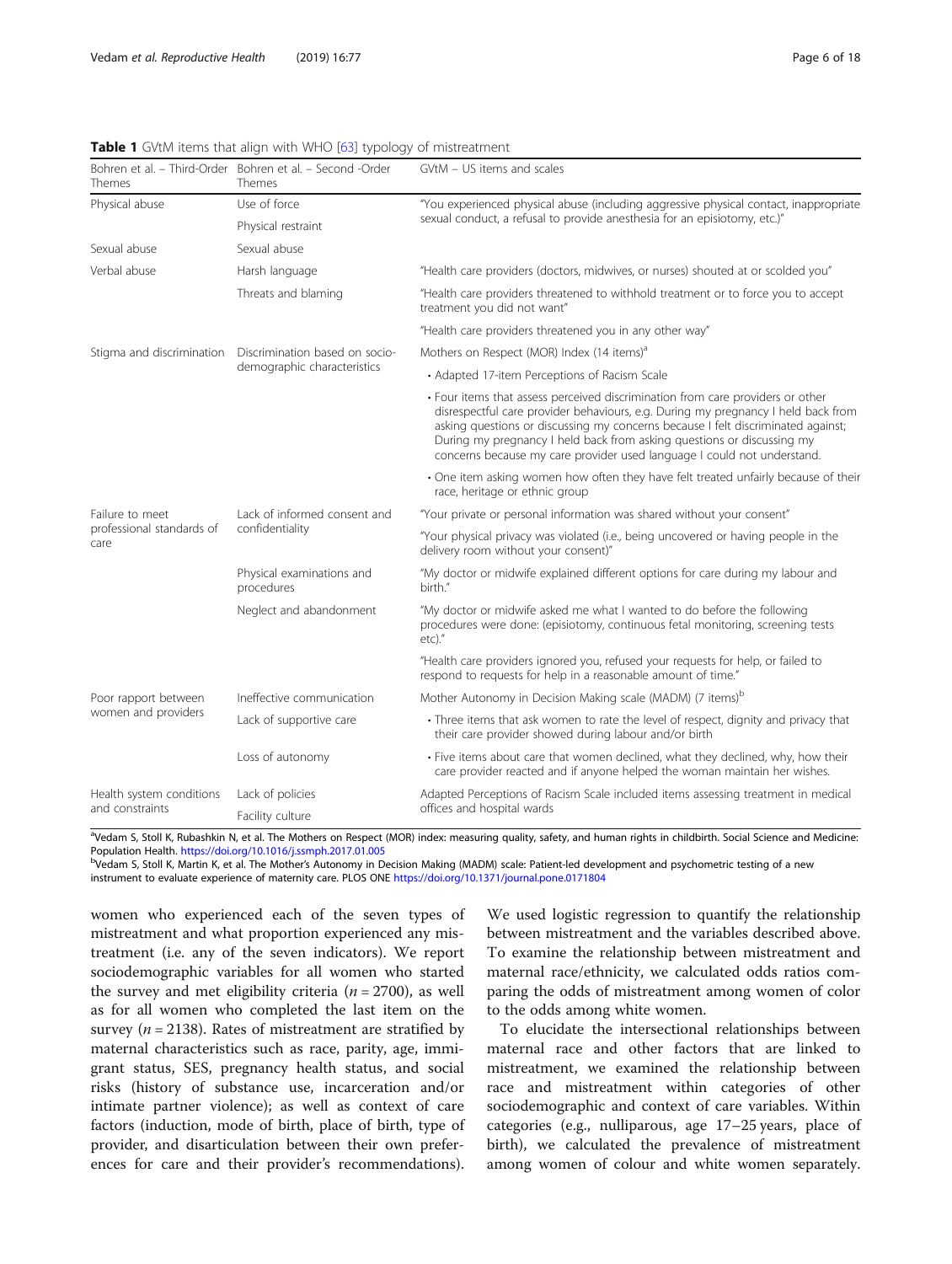Larger differences between groups indicate larger disparities in mistreatment by race.

To report illustrative details provided in open-ended text boxes, community and research team members verified the applicability and resonance of the Bohren framework and recommended that we include the voices of mothers by identifying exemplars based on the Bohren typology. Three team members independently reviewed the text boxes and came to consensus about representative quotes, which were then reviewed and approved by the community partners.

#### Results

#### Sample  $(n = 2138)$

The majority of participants (64.5%) were between the ages of 25 and 35 when they gave birth; 13.5% were pregnant at the time of data collection. Most were born in the US (90%) and the majority completed post-secondary education. Participants from all 50 states completed the survey (see Fig. 2), and as expected, the largest proportion of responses were submitted by women from New York State (29.7%). One in three women across the whole sample reported family incomes less than \$50,000 per year. The majority of participants received prenatal care from midwives (71.1%), and half (49.6%) gave birth in their homes or a freestanding birth center. Fewer women of colour had

prenatal care by midwives (eg. 59.9%) compared to white women (76. 5%), and fewer women of colour (38.2%) compared to white women (55.2%) gave birth in homes or birth centers. Close to 14% of women had a Cesarean birth (CB), with variation by race: 17.8% women of colour had a CB compared to 11.8% of White women. Additional file [1](#page-15-0): Table S2 displays socio-demographic characteristics for the 2700 participants, the 2138 participants included in the analysis of mistreatment items. Sample characteristics for the 2138 women included in the mistreatment analysis closely resembled those of all women who started the survey ( $n = 2700$ ).

#### How common is mistreatment?

One in six women (17.3%) in our sample experienced one or more types of mistreatment (Table [2\)](#page-7-0). Being shouted at or scolded by a health care provider was the most commonly reported type of mistreatment (8.5%), followed by "health care providers ignoring women, refusing their request for help, or failing to respond to requests for help in a reasonable amount of time" (7.8%). Fewer women reported violation of physical privacy (5.5%), and health care providers threatening to withhold treatment or forcing them to accept treatment they did not want (4.5%). Very few women reported physical abuse, sharing of their personal information without consent, or healthcare providers threatening

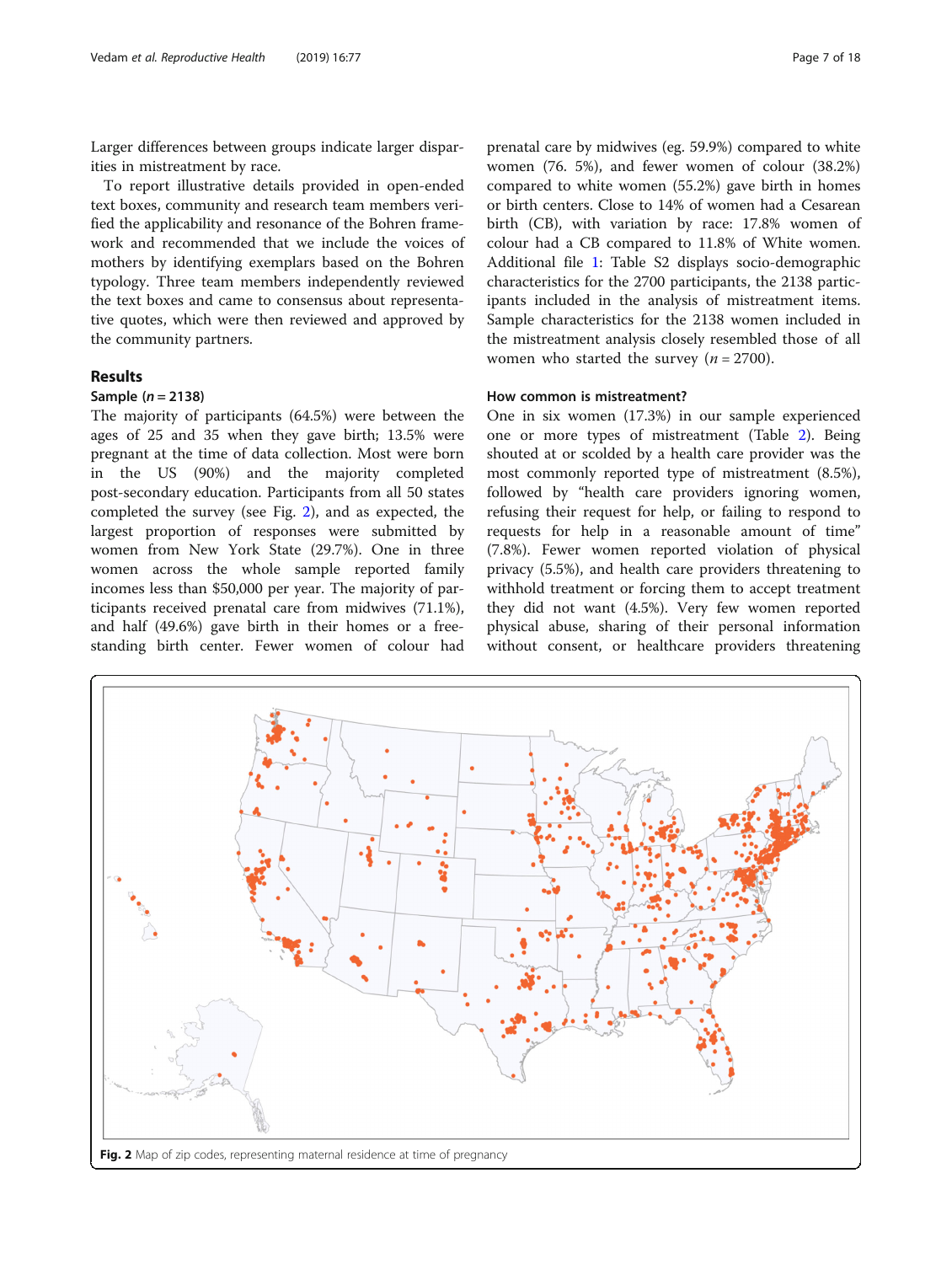#### <span id="page-7-0"></span>**Table 2** Mistreatment by Care Providers in Childbirth (MCPC) Indicators ( $n = 2138$ )

| Did you experience any of the following issues or behaviours during your care?                                                                                 | n(%)       |
|----------------------------------------------------------------------------------------------------------------------------------------------------------------|------------|
| Your private or personal information was shared without your consent                                                                                           | 26(1.2)    |
| Your physical privacy was violated (i.e., being uncovered or having people in the delivery room without your consent)                                          | 117(5.5)   |
| Health care providers (doctors, midwives, or nurses) shouted at or scolded you                                                                                 | 182 (8.5)  |
| Health care providers threatened to withhold treatment or to force you to accept treatment you did not want                                                    | 97(4.5)    |
| Health care providers threatened you in any other way                                                                                                          | 44 $(2.1)$ |
| Health care providers ignored you, refused your request for help, or failed to respond to requests for help in a reasonable<br>amount of time                  | 166(7.8)   |
| You experienced physical abuse (including aggressive physical contact, inappropriate sexual conduct, refusal to provide<br>anesthesia for an episiotomy, etc.) | 27(1.3)    |
| Any mistreatment (one or more of the above)                                                                                                                    | 369 (17.3) |

them in other ways (see Table 2). See Table [3](#page-8-0) for quotes from the GVtM survey, illustrating mistreatment of US women.

#### Mistreatment by sociodemographic factors Race, ethnicity and immigration status

Indigenous women were the most likely to report experiencing at least one form of mistreatment by healthcare providers (32.8%), followed by Hispanic (25.0%) and Black women (22.5%). Women who identified as White were least likely to report that they experienced any of the mistreatment indicators (14.1%). Differences in mistreatment by race were pronounced for some indicators. For example, twice as many Hispanic and Indigenous women as compared to White women reported that health care providers shouted at or scolded them. Likewise, Black women, Hispanic women, Asian, and Indigenous women were twice as likely as White women to report that a health care provider ignored them, refused their request for help, or failed to respond to requests for help in a reasonable amount of time (see Table [4\)](#page-9-0).

Overall, White women with a White partner reported the least mistreatment (12.0%), followed by White women with a Black partner (17.0%) (see Additional file [1](#page-15-0): Table S3). Bi-racial couples experienced less mistreatment when the woman was White as opposed to Black. However, for some indicators of mistreatment (eg., Health care providers ignored you, refused your request for help, or failed to respond to requests for help in a reasonable amount of time) White women with a Black partner were twice as likely to report mistreatment when compared to White women with a White partner.

Women who were born in the US reported similar rates of mistreatment compared to women who were not born in the US, but had lived there for more than 5 years (see Additional file [1:](#page-15-0) Table S4). Recent immigrants were more likely to report mistreatment, although results should be interpreted with caution as the number of recent immigrants was small  $(n = 34)$ .

#### Age and parity

One in four women 24 or younger reported any mistreatment compared to one in seven women over 30 years old. Young women were also more likely to report physical abuse by providers compared to older women (Additional file [1](#page-15-0): Table S5). Multiparous women reported lower rates of mistreatment on all indicators (see Additional file [1](#page-15-0): Table S6), compared with women who were first-time mothers. Overall, first-time mothers were twice as likely to report mistreatment.

#### Socioeconomic, social, and pregnancy risk status

Women who reported low SES had similar rates of mistreatment on some of the indicators (e.g. sharing of personal information without consent) but were twice as likely to report being threatened or shouted at by HCPs, compared to women with moderate or high SES (Table [5](#page-9-0)). Women with pregnancy complications and women with social risks (i.e. a history of substance use, incarceration, and/or IPV) reported among the highest overall mistreatment rates among the subpopulations studied, with one in three reporting any mistreatment. These two groups were also more likely to report being shouted at or scolded and that their physical privacy was violated (Table [5\)](#page-9-0).

#### Mistreatment by context of care Place of birth

Table [6](#page-10-0) shows higher rates of mistreatment in hospital settings (28.1%), including birth centers that are located inside hospitals (24.0%), than in community birth settings (home or freestanding birth center). Rates of mistreatment were similar between women who gave birth at home (5.1%) or in a freestanding birth center (7.0%). The likelihood of being ignored by care providers and/or providers refusing to help was three times more common among women who gave birth in hospital settings (12.6 and 10.8%), compared to those who delivered at home (2.3%) or in a freestanding birth center (2.5%). Violation of physical privacy was also three times more common in hospital settings. Being threatened by care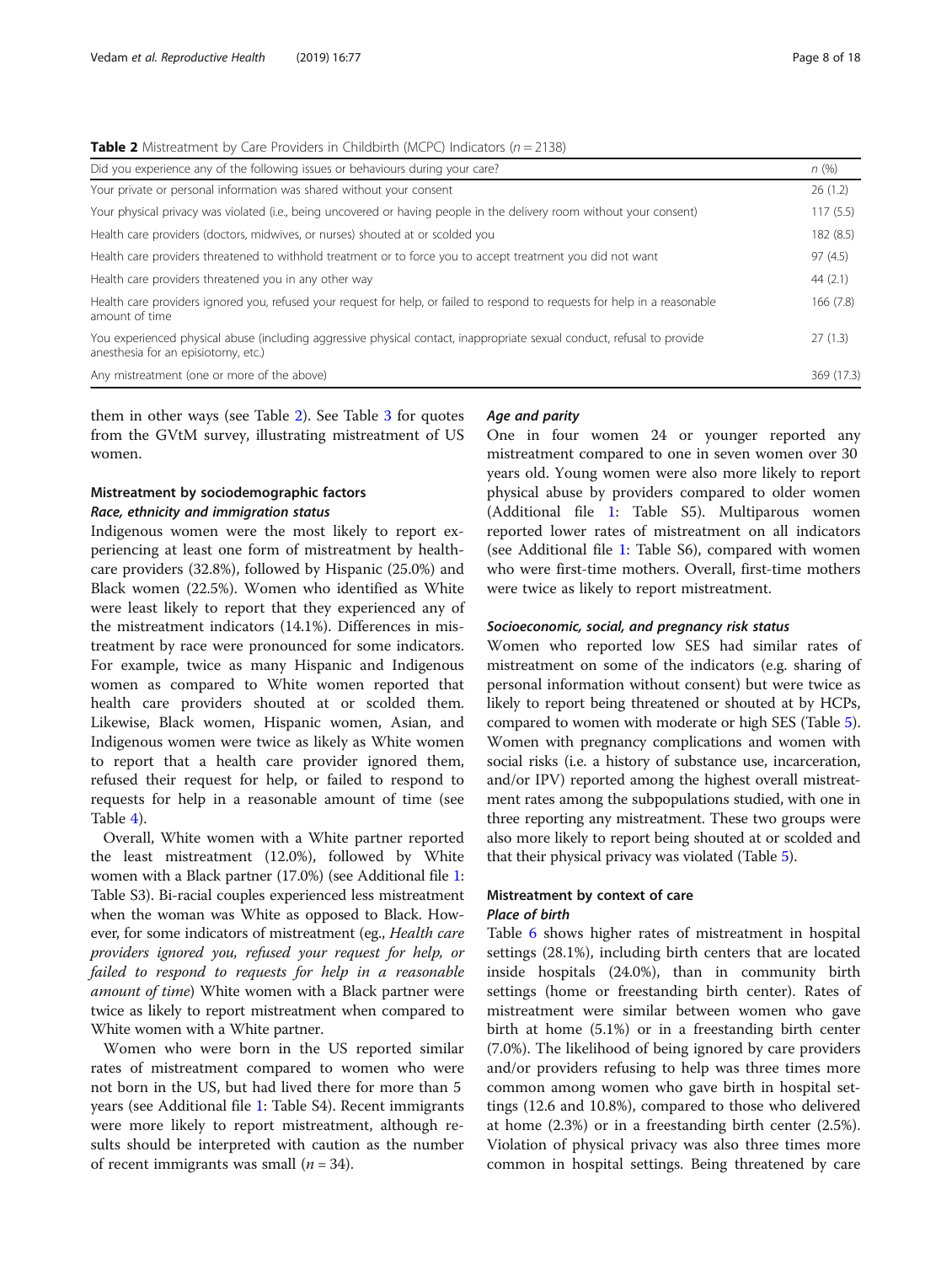#### <span id="page-8-0"></span>**Table 3** Quotes illustrating mistreatment of US women

Before I switched to a birth center, one military midwife was disrespectful of our cultural needs and refused to accept them. When I mentioned my desires, I was belittled and made to feel incompetent. Hispanic woman who gave birth in California

The doctor who refused to test me for an amniotic fluid leak and instead tested me for an STD test I had already received during the pregnancy. I believe his assumption that I was leaking something due to an STD rather than a pregnancy complication was due to race and put my life and my newborns life at risk - I went a week leaking fluid after I had went in to get it checked out. I worry that Doctor is still discriminating against other mothers and they are receiving negligent care as well. Black woman who gave birth in California

I was told I was hurting my children and being selfish because I wanted to have a vaginal delivery. Both children were in head down birth position. I was forced into a cesarean by my OB. Indigenous woman who gave birth in Texas

The doctor who performed my c-section was hateful, rude, rough and threatening.

Indigenous woman who gave birth in Oklahoma

[I was] forced to be in a hospital because of having Medicaid which led to many interventions and being bullied/talked down to until I agreed. This pregnancy we saved up for a midwife so I can have a home birth. Indigenous woman who gave birth in New York State

The amount of times I felt coerced into decisions or was mocked or rushed. Overall it was a very dehumanizing and frustrating experience. original ob/gyn practice was rude and insulting to me and said that I risked having child protective services being called if I refused antibiotics due to being GBS positive. White woman who gave birth in NJ

The forced episiotomy. The doctor didn't care, refused to give me medication because my episiotomy hurt, Nurse XX from XX told me to get over it and gave me lube & told me to do anal sex instead! That's the care we're getting in Southern California if you are not insured & have to rely on Medical insurance.

Hispanic woman who gave birth in California

When I refused to be induced-even after I was a couple days "overdue" I seriously started to feel like \*I\* was the problem. It was horrible. White woman who gave birth in Iowa at 24

I hated being shouted at and lied to by the midwife.. I never dreamed that a woman would treat a laboring woman that way. She was abusive and downright mean. I was refused food and water for 26 hours. I wasn't allowed to move out of bed to walk around. I felt like I lost my autonomy over my own body. I had given up and I remember weeping when my son was born. I was at least glad he was safe. I felt like a child and I felt so unlike my usual self. These professionals broke my spirit. Hispanic woman who gave birth at a in hospital birth center inside a hospital in North Carolina

The way I was treated during postpartum. If I was given adequate support with breastfeeding and actual education about it, I feel I would have been successful outright instead of struggling for months, and if I was not judged for being a younger mom, I would have felt safe and secure South Asian woman who gave birth in Nevada

One nurse, whom we otherwise really liked, made comments generalizing about people by race (e.g., "you Asian women all tear during birth"). It wasn't done in a judgmental way but I would have preferred that she not say such things.

East Asian woman

I was offered WIC repeatedly though I explained that I did not qualify. I believe it was because I am Latina and my partner black that we were repeatedly offered WIC.

Hispanic woman with Black partner in New York

providers or having treatment withheld/being forced to accept treatment was twice as likely in hospital settings, compared to community settings.

Women who were transferred from a community setting to a hospital, after the onset of labor, experienced high rates of mistreatment (34.6%). One in four reported being shouted at or scolded by a health care provider, one in ten were threatened, and one in seven were ignored (Table [6\)](#page-10-0). Of the women who transferred to hospital from a home birth  $(n = 80)$ , 37 (46.3%) reported that they were treated poorly by health professionals during their transfer or afterwards because of their decision to have a home birth.

#### Mode of delivery

Additional file [1:](#page-15-0) Table S7 shows much higher rates of mistreatment when women had unplanned Cesareans and instrumental vaginal births. Women who had a vaginal birth after caesarean (VBAC) reported low levels of mistreatment. Separating women who had a VBAC in a community birth setting versus in a hospital revealed that 1 in 3 women who had a VBAC in the hospital experienced mistreatment versus 6% of women who gave birth in the community.

#### Newborn health problems

One in four women who reported that their newborn(s) had any health problems experienced one or more types of mistreatment. Women whose newborns had health problems were more likely to report that their private or personal information was shared without their consent and that providers ignored them, refused their request for help, or failed to respond to requests for help in a reasonable amount of time, compared to women whose newborns did not have health problems (see Additional file [1:](#page-15-0) Table S8).

#### Disarticulation between provider and woman

We found higher rates of mistreatment when preferences for care did not align between women and providers: Any mistreatment was reported by 19.4% of women who declined care during pregnancy or birth, 37.9% of women who reported being pressured into one or more medical interventions or procedures, and 78.8% if they also had a difference in opinion with their care provider (see Additional file [1](#page-15-0): Table S9).

#### Demographic and other factors related to mistreatment

In bivariable logistic regression analyses (Table [7\)](#page-10-0), we found that Black, Hispanic and Indigenous women, primiparas and women with elevated pregnancy risks were significantly more likely to report mistreatment, compared with White women. Younger women, women with a history of substance use, incarceration and/or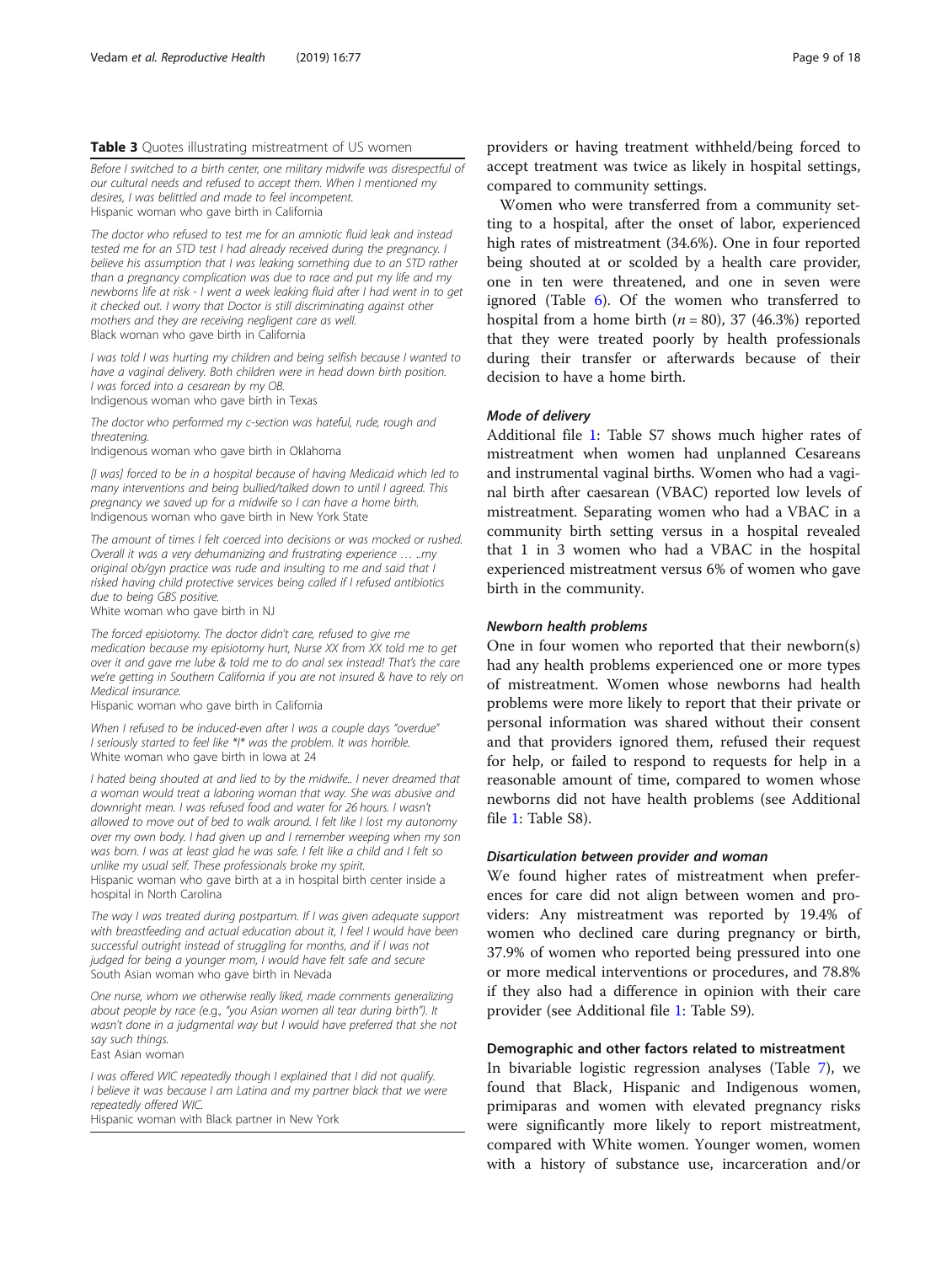#### <span id="page-9-0"></span>**Table 4** Mistreatment indicators, stratified by maternal race ( $n = 2138$ )

|                                                                                                                                                                     | Black<br>$n = 320$ | <b>Hispanic</b><br>$n = 188$ | Indigenous<br>$n = 64$ | Asian<br>$n = 90$ | Women of<br>colour $n = 682$ | White<br>$n = 1416$ |
|---------------------------------------------------------------------------------------------------------------------------------------------------------------------|--------------------|------------------------------|------------------------|-------------------|------------------------------|---------------------|
|                                                                                                                                                                     | n(%)               | n(%)                         | n(%)                   | n(%)              | n(%)                         | n(%)                |
| Your private or personal information was shared without your consent                                                                                                | 2(0.6)             | 5(2.7)                       | 2(3.1)                 | 0(0)              | 9(1.3)                       | 17(1.2)             |
| Your physical privacy was violated (i.e., being uncovered or having<br>people in the delivery room without your consent)                                            | 27(8.4)            | 12(6.4)                      | 6(9.4)                 | 7(7.8)            | 52 (7.6)                     | 62(4.4)             |
| Health care providers (doctors, midwives, or nurses) shouted at or<br>scolded you                                                                                   | 35 (10.9)          | 30 (16.0)                    | 10(15.6)               | 9(10.0)           | 87 (12.8)                    | 90(6.4)             |
| HCPs threatened to withhold treatment or to force you to accept<br>treatment you did not want                                                                       | 21(6.6)            | 11(5.9)                      | 7(10.9)                | 6(6.7)            | 45 (6.6)                     | 51(3.6)             |
| Health care providers threatened you in any other way                                                                                                               | 6(1.9)             | 8(4.3)                       | 3(4.7)                 | 1(1.1)            | 18(2.6)                      | 26(1.8)             |
| Health care providers ignored you, refused your request for help, or<br>failed to respond to requests for help in a reasonable amount of time                       | 41 (12.8)          | 23(12.2)                     | 7(10.9)                | 12(13.3)          | 85 (12.5)                    | 79 (5.6)            |
| You experienced physical abuse (including aggressive physical contact,<br>inappropriate sexual conduct, a refusal to provide anesthesia for<br>an episiotomy, etc.) | 6(1.9)             | 4(2.1)                       | 0(0)                   | 1(1.1)            | 11(1.6)                      | 16(1.1)             |
| Any mistreatment (one or more of the above)                                                                                                                         | 72 (22.5)          | 47 (25.0)                    | 21(32.8)               | 19(21.1)          | 162 (23.8)                   | 199 (14.1)          |

interpersonal violence (IPV) and those of low socio-economic status also reported significantly increased odds of mistreatment compared with those that did not have these sociodemographic risk factors for mistreatment (see Table [7](#page-10-0)). Finally, context of care was linked to mistreatment. Women who had prenatal care from midwives were much less likely to report mistreatment compared to those who had prenatal care from physicians (OR 0.31, 95% CI 0.25–0.40), whereas an unplanned Cesarean or assisted

vaginal birth was linked to significantly increased odds of mistreatment compared to spontaneous vaginal delivery (OR 3.7, 95% CI 2.8–5.0). Women who gave birth at the hospital were 7 times as likely to report any mistreatment compared to women who gave birth in the community (OR 7.2, 95% CI 5.3–9.7). Women who reported a difference in opinion with their care provider had very high odds of mistreatment compared with those who did not report a difference in opinion (OR 22.7, 95% CI 13.9–36.9).

#### **Table 5** Mistreatment, stratified by SES, and elevated pregnancy/social risk ( $n = 2138$ )

|                                                                                                                                                                     | Low SES                    |                                   | Elevated pregnancy risks       |                                   | Elevated social risks          |                                   |
|---------------------------------------------------------------------------------------------------------------------------------------------------------------------|----------------------------|-----------------------------------|--------------------------------|-----------------------------------|--------------------------------|-----------------------------------|
|                                                                                                                                                                     | Yes<br>$(n = 743)$<br>n(%) | <b>No</b><br>$(n = 1395)$<br>n(%) | Yes<br>$(n = 441)^{d}$<br>n(%) | <b>No</b><br>$(n = 1697)$<br>n(%) | Yes<br>$(n = 176)^{b}$<br>n(%) | <b>No</b><br>$(n = 1962)$<br>n(%) |
|                                                                                                                                                                     |                            |                                   |                                |                                   |                                |                                   |
| Your private or personal information was shared without your consent                                                                                                | 12(1.6)                    | 14(1.0)                           | 10(2.3)                        | 16(0.9)                           | 5(2.8)                         | 21(1.1)                           |
| Your physical privacy was violated (i.e., being uncovered or having<br>people in the delivery room without your consent)                                            | 47(6.3)                    | 70(5.0)                           | 37(8.4)                        | 80 (4.7)                          | 23(13.1)                       | 94 (4.8)                          |
| Health care providers (doctors, midwives, or nurses) shouted at or<br>scolded you                                                                                   | 89 (12.0)                  | 93 (6.7)                          | 68 (15.5)                      | 114(6.7)                          | 27(15.3)                       | 155 (7.9)                         |
| Health care providers threatened to withhold treatment or to force<br>you to accept treatment you did not want                                                      | 48 (6.5)                   | 49 (3.5)                          | 34(7.7)                        | 63(3.7)                           | 17(9.7)                        | 80(4.1)                           |
| Health care providers threatened you in any other way                                                                                                               | 19(2.6)                    | 25(1.8)                           | 13(2.9)                        | 31(1.8)                           | 5(2.8)                         | 39(2.0)                           |
| Health care providers ignored you, refused your request for help, or<br>failed to respond to requests for help in a reasonable amount of time                       | 78 (10.5)                  | 88 (6.3)                          | 53 (12.0)                      | 113(6.7)                          | 23(13.1)                       | 143(7.3)                          |
| You experienced physical abuse (including aggressive physical contact,<br>inappropriate sexual conduct, a refusal to provide anesthesia for<br>an episiotomy, etc.) | 19(2.6)                    | 8(0.6)                            | 10(2.3)                        | 17(1.0)                           | 6(3.4)                         | 21(1.1)                           |
| Any mistreatment (one or more of the above)                                                                                                                         | 160(21.5)                  | 209 (15.0)                        | 123 (27.9)                     | 246 (14.5)                        | 53 (30.1)                      | 316 (16.1)                        |

<sup>a</sup>Elevated pregnancy risk status: Women were grouped as having pregnancy risk factors if they reported a pre-pregnancy BMI of 40 or higher, were carrying twins, or reported that they experienced high blood pressure, gestational diabetes or other health complications during pregnancy (including breech baby, problems with baby's growth/health, preterm labour, but not preterm birth)

<sup>b</sup>History of social risks: To distinguish those who may experience differential treatment because of social factors, we grouped together women who reported substance use (smoking or daily alcohol use during pregnancy, and/or drug dependence during pregnancy), women with a history of incarceration (herself or partner), involvement of child or family services, and/or reported intimate partner violence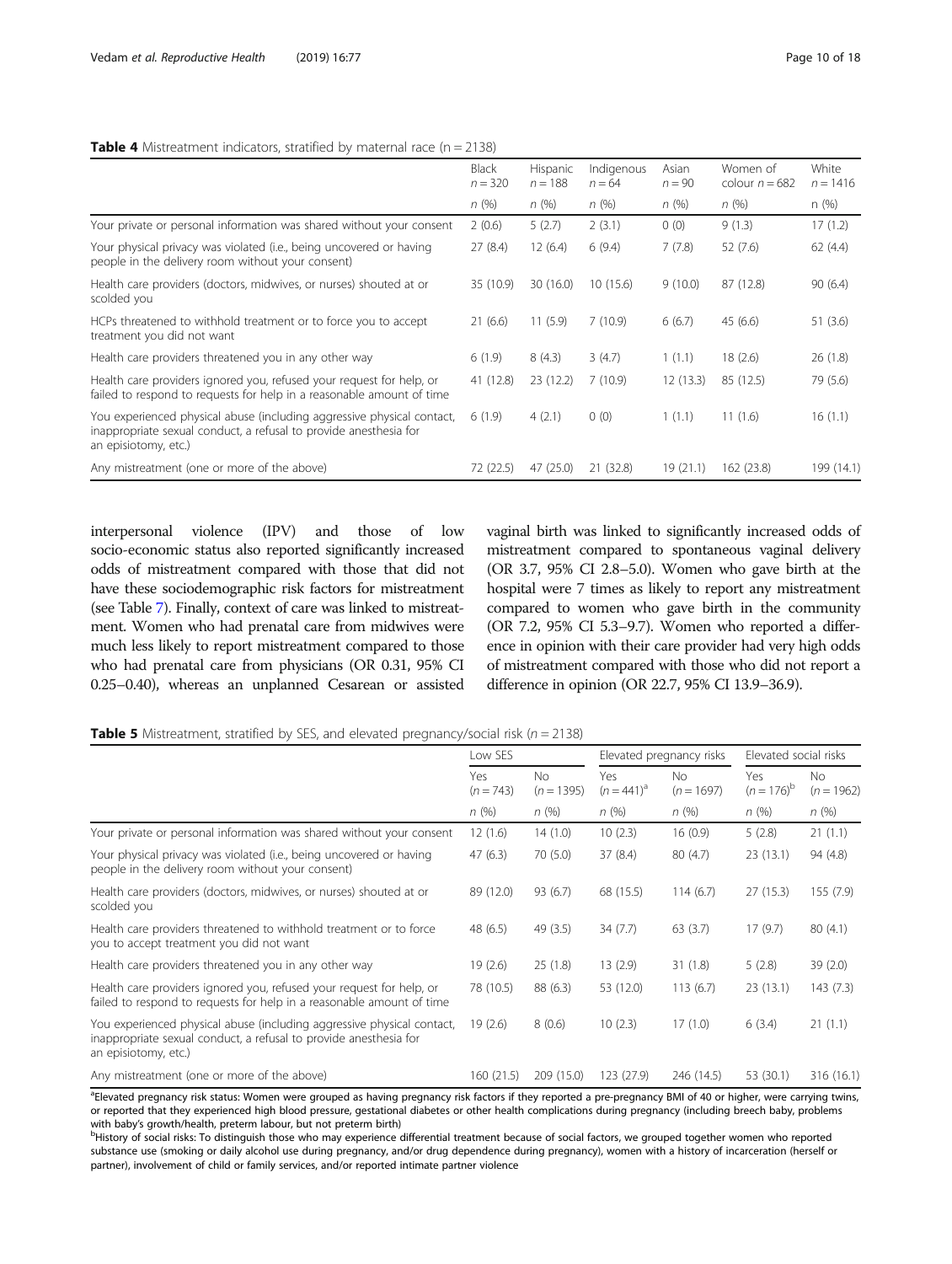#### <span id="page-10-0"></span>**Table 6** Mistreatment, stratified by actual place of birth ( $n = 1954$ )

|                                                                                                                                                                     | Hospital<br>$(n = 759)$ | <b>Birth Centre</b><br>Inside Hospital<br>$(n = 167)$ | <b>Birth Centre</b><br>Outside Hospital<br>$(n = 157)$ | Home<br>$(n = 871)$ | Transferred to<br>hospital from<br>community<br>$(n = 107)$ |
|---------------------------------------------------------------------------------------------------------------------------------------------------------------------|-------------------------|-------------------------------------------------------|--------------------------------------------------------|---------------------|-------------------------------------------------------------|
|                                                                                                                                                                     | n(%)                    | n(%)                                                  | n(%)                                                   | n(%)                | n(%)                                                        |
| Your private or personal information was shared without your consent                                                                                                | 9(1.2)                  | 5(3.0)                                                | 1(0.6)                                                 | 7(0.8)              | 0(0)                                                        |
| Your physical privacy was violated (i.e., being uncovered or having people in<br>the delivery room without your consent)                                            | 78 (10.3)               | 15 (9.0)                                              | 1(0.6)                                                 | 7(0.8)              | 13(12.1)                                                    |
| Health care providers (doctors, midwives, or nurses) shouted at or scolded<br>you                                                                                   | 98 (12.9) 18 (10.8)     |                                                       | 4(2.5)                                                 | 19(2.2)             | 28 (26.2)                                                   |
| Health care providers threatened to withhold treatment or to force you to<br>accept treatment you did not want                                                      | 50(6.6)                 | 7(4.2)                                                | 5(3.2)                                                 | 16(1.8)             | 10(9.3)                                                     |
| Health care providers threatened you in any other way                                                                                                               | 19(2.5)                 | 4(2.4)                                                | 4(2.5)                                                 | 6(0.7)              | 9(8.4)                                                      |
| Health care providers ignored you, refused your request for help, or failed to<br>respond to requests for help in a reasonable amount of time                       | 96 (12.6)               | 18 (10.8)                                             | 4(2.5)                                                 | 20(2.3)             | 19 (17.8)                                                   |
| You experienced physical abuse (including aggressive physical contact,<br>inappropriate sexual conduct, a refusal to provide anesthesia for an<br>episiotomy, etc.) | 16(2.1)                 | 3(1.8)                                                | 1(0.6)                                                 | 1(0.1)              | 4(3.7)                                                      |
| Any mistreatment (one or more of the above)                                                                                                                         | 213<br>(28.1)           | 40 (24.0)                                             | 11(7.0)                                                | 44 $(5.1)$          | 37 (34.6)                                                   |

#### **Table 7** Crude odds ratios estimating associations between maternal characteristics and any mistreatment ( $n = 2138$ )

|                                                                                                                                    | n         | OR                     | 95% CI         |                |
|------------------------------------------------------------------------------------------------------------------------------------|-----------|------------------------|----------------|----------------|
|                                                                                                                                    |           | Logistic<br>Regression | Lower<br>bound | Upper<br>bound |
| SOCIO-DEMOGRAPHICS                                                                                                                 |           |                        |                |                |
| Maternal Race: Black (reference category: white)                                                                                   | 2098 1.77 |                        | 1.31           | 2.40           |
| Maternal Race: Hispanic (reference category: white)                                                                                | 2098 2.04 |                        | 1.42           | 2.93           |
| Maternal Race: Asian (reference category: white)                                                                                   | 2098 1.64 |                        | 0.97           | 2.77           |
| Maternal Race: Indigenous (reference category: white)                                                                              | 2098 2.98 |                        | 1.73           | 5.13           |
| Maternal Race: Women of colour (reference category: white women)                                                                   | 2098 1.91 |                        | 1.51           | 2.41           |
| Age: 17 to 25 years (reference category: 31-39)                                                                                    | 1956 1.71 |                        | 1.08           | 2.69           |
| Age: 26-30 years (reference category: 31-39)                                                                                       | 1956 1.15 |                        | 0.88           | 1.49           |
| Age: Over 40 (reference category: 31-39)                                                                                           | 1956 1.04 |                        | 0.62           | 1.74           |
| Nulli/primiparity (reference category: multiparity)                                                                                | 2135 2.50 |                        | 1.99           | 3.14           |
| Low SES - Yes (reference category: no)                                                                                             | 2138 1.56 |                        | 1.24           | 1.96           |
| MEDICAL OR SOCIAL FACTORS                                                                                                          |           |                        |                |                |
| Elevated pregnancy risk - Yes (reference category: no)                                                                             | 2138 2.28 |                        | 1.78           | 2.92           |
| History of substance use, incarceration and/or IPV (social risk)-Yes (reference category: no)                                      | 2138 2.24 |                        | 1.59           | 3.17           |
| CONTEXT OF CARE                                                                                                                    |           |                        |                |                |
| Prenatal midwifery care (reference group: prenatal physician care)                                                                 | 2076 0.31 |                        | 0.25           | 0.40           |
| Actual place of birth hospital or alongside birthing center (reference group: community birth)                                     | 2119 7.17 |                        | 5.31           | 9.68           |
| Mode of birth unplanned Cesarean or operative vaginal delivery (reference group: planned<br>Cesarean or spontaneous vaginal birth) | 2129 3.72 |                        | 2.79           | 4.97           |
| Difference in opinion with care provider (reference group: no difference in opinion with care<br>provider)                         |           | 2138 22.69             | 13.94          | 36.92          |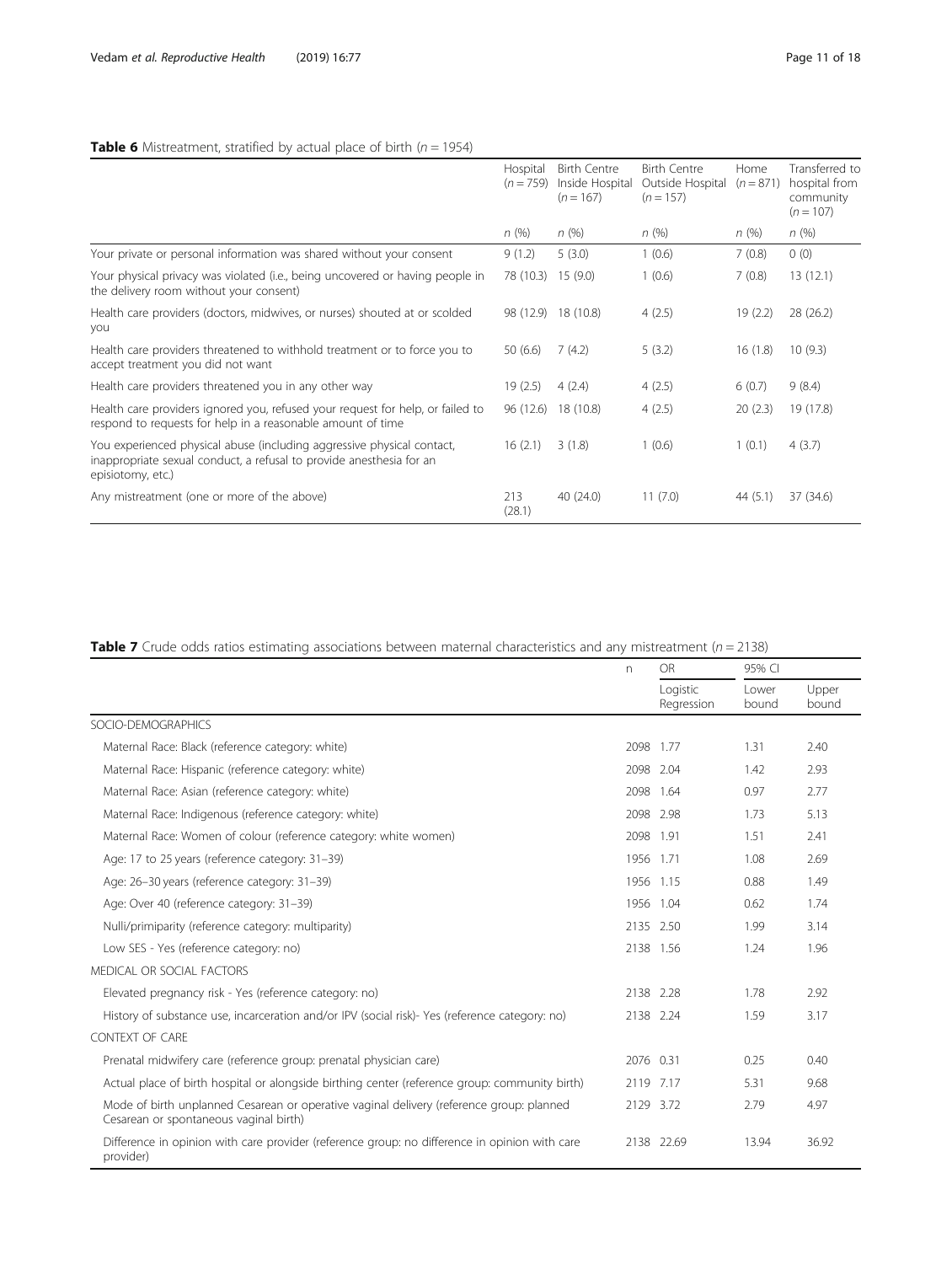#### Intersection between race, other maternal characteristics, and context of care

When examining the intersection of race and the maternal characteristics, rates of mistreatment among women of colour who were young, nulliparous or primiparous, or had low SES, social risk factors, or pregnancy complications were higher than for white women who reported the same conditions or experiences. For example, among those who had pregnancy complications, mistreatment was reported by 37.0% women of colour versus 22.1% white women. Similarly, women of colour with low SES reported higher rates of mistreatment than white women with low SES (26.9% versus 17.7%). Regardless of race, among women who had a difference in opinion with their care provider, the majority (83.0% of women of colour, 76.4% of white women) reported one or more types of mistreatment (Table 8).

Place of birth and operative birth appear to have similar modification effects for both women of color and white women. Giving birth at home or in a freestanding birth center was associated with lower rates of mistreatment across racial groups, when compared to rates of mistreatment among women who gave birth in hospitals. For example, among women of colour who gave birth in the community, 6.6% reported any mistreatment, compared to 33.9% who gave birth at hospitals.

#### **Discussion**

In the Giving Voice to Mothers study, service users of maternity care in the US described mistreatment across categories that closely align with the WHO (Bohren) typology that was derived from global evidence on the phenomena. In this study of care in a high resource country, physical abuse was uncommon, but verbal abuse and failure to respond to requests for help were the most common types of reported mistreatment; rights to information and autonomy were apparently disregarded; and difference of opinion with care providers had a strong association with reported mistreatment. While the overall rates of mistreatment are lower in our US sample than recent studies report in low resource settings [\[5](#page-16-0)], they are still unacceptably high for a high resource country given a cultural emphasis on autonomy, gender equity, human rights, better working conditions for providers, and resources for training.

Protective factors, in terms of mistreatment were: being White, having a vaginal birth, giving birth at home or in a freestanding birth center, having a midwife as the primary prenatal provider, and having a baby after 30 years of age. Being multiparous was also protective, which may suggest that prior experience helps patients avoid disrespectful treatment, or conversely that disrespectful treatment is normalized by prior experiences among certain populations. Importantly, more than half of our sample planned community births, and they experienced very low rates of mistreatment when compared to those who gave birth in hospital. Since less than 2% of all childbearing women in the US give birth in community settings [\[41](#page-16-0)], the rate of mistreatment (30%) among women in our sample who gave birth in a hospital, is likely a better estimate of the true rate of mistreatment during childbirth among US women.

#### Patient-led measurement of health equity

In 2017 the National Quality Forum (NQF) convened a multi-stakeholder group of experts to develop a shared agenda to achieve health equity  $[42]$  $[42]$ . The team

**Table 8** Intersection between mistreatment, race and additional variables (n = 2138)

|                                                                |      | n (%) who report any mistreatment |                         |  |  |
|----------------------------------------------------------------|------|-----------------------------------|-------------------------|--|--|
| Intersectional Factor                                          | n    | Women of colour ( $n = 162$ )     | White women $(n = 199)$ |  |  |
| Sociodemographics                                              |      |                                   |                         |  |  |
| Nulliparity                                                    | 811  | 92/282 (32.6)                     | 114/529 (21.6)          |  |  |
| Age 17-25 years                                                | 116  | 17/55 (30.9)                      | 11/61(18.0)             |  |  |
| Low SES                                                        | 726  | 83/309 (26.9)                     | 74/417 (17.7)           |  |  |
| Medical or Social Factors                                      |      |                                   |                         |  |  |
| Elevated pregnancy risk                                        | 434  | 60/162 (37.0)                     | 60/272 (22.1)           |  |  |
| Social risk                                                    | 172  | 30/66 (45.5)                      | 21/106 (19.8)           |  |  |
| Context of care                                                |      |                                   |                         |  |  |
| Prenatal midwifery care                                        | 1120 | 63/393 (16.0)                     | 107/1057 (10.1)         |  |  |
| Actual place of birth: hospital or in-hospital birthing centre | 1013 | 137/404 (33.9)                    | 146/609 (24.0)          |  |  |
| Actual place of birth: home or freestanding birthing centre    | 1009 | 17/258(6.6)                       | 38/751 (5.1)            |  |  |
| Unplanned Caesarean or operative vaginal birth                 | 235  | 43/105 (41.0)                     | 48/130 (36.9)           |  |  |
| Difference in opinion with care provider                       | 102  | 39/47 (83.0)                      | 42/55 (76.4)            |  |  |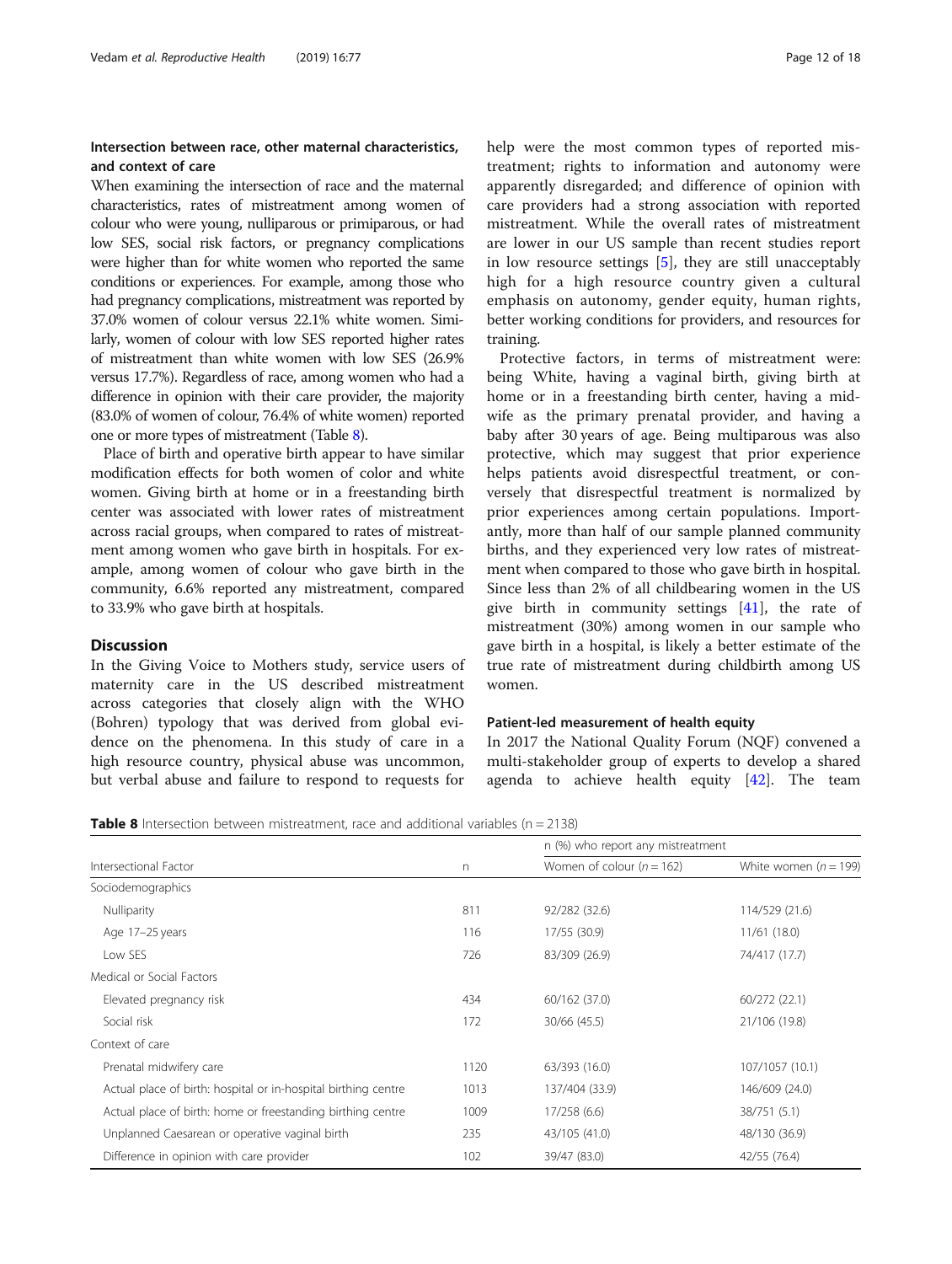highlighted four priority areas for action: identify and prioritize areas to reduce health disparities, invest in the development and application of person-centered health equity performance measures, incentivize the reduction of health disparities, and implement evidence-based interventions to reduce disparities.

Our Giving Voice to Mothers study has addressed this mandate through the patient-led development and validation of unique items that can be used to measure disrespect, abuse, and discrimination during maternity care. Using these items, we were able to show that some populations experienced significantly higher rates of mistreatment, such as women of color, young women, and those who reported economic, social or health risks. All women who self-identified as Black, Indigenous, Hispanic, or Asian reported higher than average experiences of mistreatment. Regardless of their own race, having a partner who was Black also increased their risk of mistreatment.

The types and recipients of mistreatment identified by participants in the GVtM study are consistent with patient-oriented research evidence from a recent qualitative study [[43\]](#page-17-0) in California. McLemore and colleagues [[43\]](#page-17-0) explored pregnancy-related healthcare experiences through focus groups of women of color from three urban areas in California. The study included English and Spanish speaking women, age 18 or greater with social and/or medical risk factors for preterm birth. Based on the data collected from 54 women in two focus groups, the authors identified five themes: 1) disrespect during healthcare encounters; 2) stressful interactions with all levels of staff; 3) unmet information needs; 4) inconsistent social support; and 5) care that affected confidence in parenting and newborn care. Focus group participants provided examples of each of the seven types of mistreatment that we measured. Participants discussed sharing of personal information, violation of physical privacy and being "yelled at" by a physician. Half of the participants discussed being pressured or threatened, with the most common type of threat being, "if you do not comply or do this, your baby will die or you will have a bad outcome." Similarly, coercive language reported by participants in our GVtM study frequently referred to the potential loss of the baby.

#### Mistreatment, inequity, and access to high quality care

In high resource countries, pregnant people who experience discrimination due to lower socioeconomic status, race/ethnicity, or housing instability, are especially at risk for poor health outcomes [\[20\]](#page-16-0). For, example, a European team reviewed published evidence on discrimination against Romani women in maternity care in Europe [\[21](#page-16-0)]. Results revealed that many Romani women encounter barriers to accessing maternity care. Even when

they were able to access care, they experienced discriminatory mistreatment on the basis of their ethnicity, economic status, place of residence or language. The grey literature revealed some health professionals held underlying negative beliefs about Romani women [\[21\]](#page-16-0).

Similarly, much has been written about how implicit bias by healthcare provider links to disparities in access to and quality of care  $[44]$  $[44]$  $[44]$ . Growing evidence suggests that differential quality of care in North America contributes to racial and ethnic disparities in obstetric and perinatal outcomes [[18,](#page-16-0) [20,](#page-16-0) [45](#page-17-0)–[47](#page-17-0)] and that access to high quality of care in obstetrics varies widely by jur-isdiction and type of provider [\[48](#page-17-0)]. In our study Indigenous women were the most likely to report mistreatment among the racial groups, closely followed by African American and Hispanic women. Indigenous men and women in Central America report barriers to accessing healthcare and abusive treatment and neglect of professional ethics from HCPs [[49\]](#page-17-0). Canadian research has documented the distress and racism experienced by Aboriginal women including discrimination, loss of autonomy and dehumanizing interactions with care providers [[50\]](#page-17-0).

Vedam et al. [\[32\]](#page-16-0) found that in British Columbia, women from vulnerable populations (i.e. recent immigrants or refugees, women with a history of incarceration and/or substance use, homelessness or poverty), women with pregnancy complications, those who have birth at hospital (versus home) and women who experienced pressure to have interventions were more likely to score very low on the MOR index, a scale that measures respectful maternity care [[32\]](#page-16-0). Our intersectional analysis underscores that the negative impacts of race and social vulnerability are intertwined and cumulative, that those who are already at risk for the worst outcomes, also experience higher levels of mistreatment. Given that the burden of disparities borne by these populations has shown little improvement in recent decades, understanding the presence of mistreatment in childbirth may aid our efforts to comprehend underlying causes, and inform our efforts to eliminate them.

#### The context of care

We also elicited differential treatment when women's choices and opinions about "the right care" for themselves or their baby did not align with providers. Those who were transferred to hospital from the community, women who reported being pressured into interventions, and those who had a difference of opinion with their health care provider reported higher rates of mistreatment. Differential rates of mistreatment may be associated with differences by race in level of patient autonomy and/or pressure to accept interventions from providers, which in itself constitutes mistreatment. The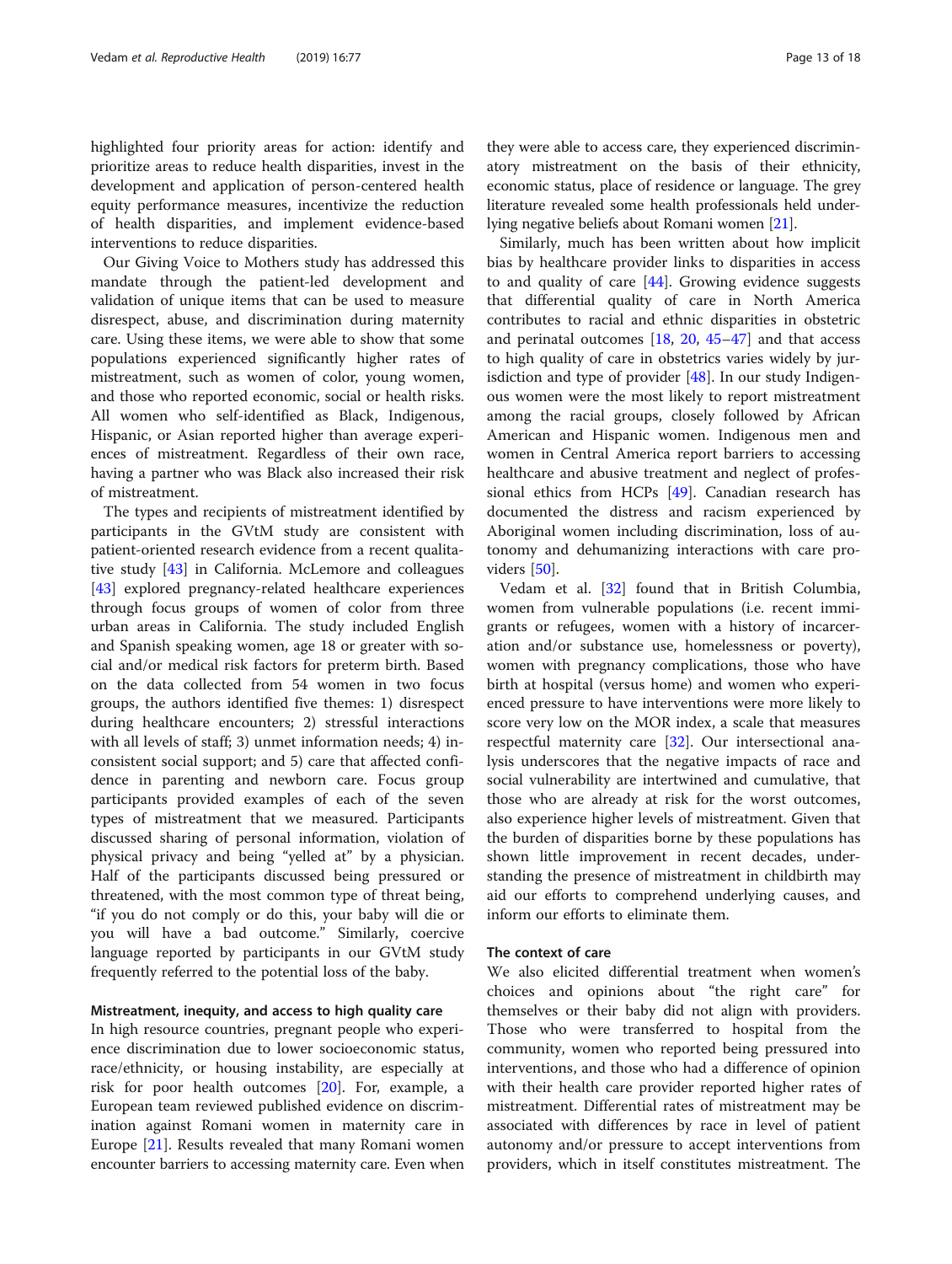relationships between differences of opinion, interventions, and mistreatment require further study to elucidate the temporal nature of these associations. In qualitative study, researchers in New England interviewed 50 white women and 32 women of color the day after they gave birth at a tertiary care facility [\[51](#page-17-0)]. Women of color reported more pressure to accept epidural anesthesia and were also more likely to experience failure in their pain medication and report that providers ignored their pain and anxiety.

Higher rates of mistreatment among those who have unplanned cesarean births warrants a closer examination, given country-level disparities in overuse and underuse of obstetric interventions  $[1]$  $[1]$  $[1]$ , as well as the confounding reality that proportionately more women of colour in our sample, as in the general US population, had cesareans. Multiple authors have examined racial differences in both primary cesarean and VBAC rates and found women of colour have an increased risk of cesarean delivery after adjusting for sociodemographic and clinical risk factors [\[52](#page-17-0)–[55](#page-17-0)]. Additionally, women with private health insurance have a lower predicted probability of having a cesarean section for clinical indications than do women with public health insurance [[56\]](#page-17-0).

The significant number of respondents that reported "being ignored" or that "providers failed to respond to their requests for help" is a disturbing finding in a high resource setting, especially in light of recent data that links delayed response to clinical signs to maternal mortality. The California Department of Public Health (CDPH), the California Maternal Quality Care Collaborative (CMQCC) and the Public Health Institute (PHI) recently released data from a statewide examination of maternal deaths from 2002 to 2007 [[57\]](#page-17-0). The report identified that healthcare provider factors were the most common type of contributor to maternal deaths, averaging 2.5 factors per case and present among 269 cases or 81% of maternal deaths in that time period. The most common provider factor was delayed response to clinical warning signs, followed by ineffective care [[57\]](#page-17-0).

Finally, place of birth appears to have a modulating effect on experiences of mistreatment. Women from all race and ethnic backgrounds who gave birth at home or in birth centers reported far fewer examples of all seven types of disrespect and abuse. This is especially poignant in light of the finding that women who needed to transfer to hospital from a planned community birth, ostensibly to access a safe environment to respond to emerging complications, experienced very high rates of mistreatment. Whether these differences are a result of the change in locus of control and loss of cultural safety that all people feel in their own environments [\[58](#page-17-0)], or the effects of structural racism, societal norms, and

implicit bias that exist in institutional cultures, remains to be explored.

#### Implications

Bohren and colleagues argue that instances of mistreat-ment constitute violations of people's human rights. [[13](#page-16-0)] Several respondents in our study provided descriptions about how mistreatment violated these basic principles. Amnesty International identified the inappropriate, disrespectful, and discriminatory treatment of pregnant and childbearing people in the United States as constituting a human rights violation and documented incidents of women, particularly women of colour, being abandoned, ignored, threatened, coerced, shouted at, and otherwise mistreated [\[59](#page-17-0)]. Violations of human rights in childbirth tend to be more severe in countries where women have limited options in terms of where, how and with whom they can give birth. Authors of the WHO Research Group [[60\]](#page-17-0) argue that, to prevent mistreatment, health care providers need to first consider how they can meet women's socio-cultural, emotional and psychological needs.

A recent publication on addressing racial disparities in the management of hypertension discussed how performance measures can be used to incentivize self-monitoring programs, and the development of pragmatic, effective interventions to improve health equity [\[61\]](#page-17-0). The authors describe a multi-strategy approach that takes into account the complex interactions between social determinants of health, societal drivers of inequity, payment models, and cultural competency education for health professionals. They refer to the five domains of health equity measurement described in the NQF report: first, building collaborations to address factors that maintain racial and ethnic disparities; second, creating a culture of equity and individualized care and routine training around issues of structural racism and intersectionality of multiple drivers of disadvantage; third, moving to the development of multidisciplinary teams, and fourth, addressing issues of access to high quality care across communities and settings for care. The final domain focusses on the equitable application of evidence-based interventions that are responsive to patient reported outcomes and priorities [[61](#page-17-0)].

With respect to mistreatment, dignity, and freedom from human rights abuses in maternity care, this last priority is dependent on the health systems ability to monitor and describe patient experience with reliable indicators. Our patient-driven performance measures can target the key components of mistreatment to address by jurisdiction, and identify settings where quality improvement related to respectful maternity care is most needed, as well service users most at risk for differential treatment. Abuya and colleagues [\[19\]](#page-16-0) have suggested several intervention and implementation activities to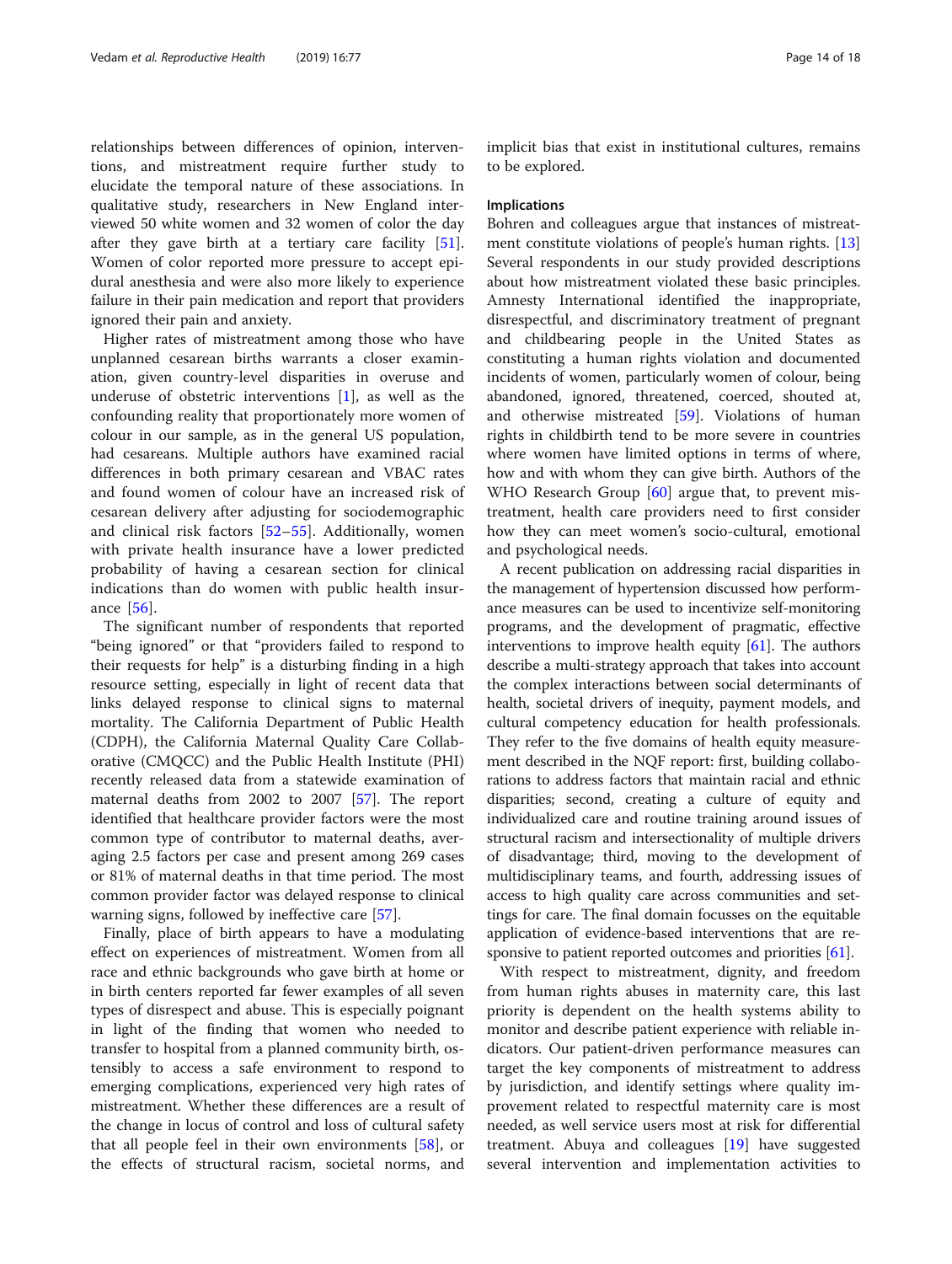eliminate mistreatment of women in low resource countries. Many of these strategies are also relevant in the US context, such as training for care providers in promoting respectful care including values clarification and attitude transformation (VCAT), training on VCAT based on providers' and clients' rights and obligations, and revision of professional ethics and practices. The authors also recommend strengthening facility quality improvement systems for monitoring, reporting, addressing, and resolving disrespect and abuse cases. Mentorship and on-the-job role-modeling by identified champions within the facility as part of routine continuous professional education has been shown to shift team culture. At the same time civic education about patient rights and avenues for redress may be needed to ensure accountability even in high resource countries.

#### Strengths and limitations

Strengths of the study include the large sample size that allows for the best estimate to date of the frequencies and types of mistreatment occurring among diverse subpopulations among childbearing people in the US. Importantly, the Giving Voice to Mothers study provides the first complete set of patient-designed and validated quantitative indicators, across all domains of the Bohren typology, that can be used to describe prevalence and characteristics of mistreatment in maternity care across all settings. This study also provides the first published estimates of associations between social factors like race/ ethnicity, and modulating effects of planned place of birth or interventions, and rates and forms of mistreatment as identified by patients themselves.

A primary limitation of the study is that the sample is voluntary and not population-based, as there is currently no data collection system designed to capture and describe experiences of birth care for all pregnant people in the United States. Rather we sampled for diversity, oversampling from communities that are often under-represented in national studies on experience of care, such as Black and Indigenous women, and those planning to give birth at home or in a birth center. Compared to the characteristics of women who gave birth in the United states in 2016, women in our study had similar proportions of previous births, but were more educated, older, and more likely to have been born in the United States [\[62](#page-17-0)]. With respect to racial representativeness, we report data from a similar proportion of black women and more Indigenous women; 14.0% of US births in 2016 (CDC) were women who identified as 'black' compared to 15.4% in this study; 1% are identified as Indigenous in the US vs 3% in our sample [\[62](#page-17-0)]. Overall, our samples of women from Hispanic, Asian, and other communities of color were lower than the national reported rates. Of note, 24% of the US births in 2016 had a mother identified as "Hispanic origin" compared to roughly 10% in the current study.

Notably, patient reports of improved experience of care in homes and birth centers are repeatedly cited in the global literature. Since 50% of our sample were reporting on community births (when the representative rate would have been 2%), the logical expectation would that the entire sample is skewed towards much *less* mistreatment than the general population. Because women with very positive or very negative experiences are often more motivated to participate in studies that invite them to share their stories, we anticipate that we have lower representation from women who had more routine or simply "satisfactory" experiences that might not be characterized as either particularly empowering nor traumatizing. To mitigate bias introduced because communities of color tended to describe worse experiences and community birthers more positive ones, we stratified results by race and place of birth.

In general, the GVTM sample might have a 'higher' SES population than is representative of the US childbearing population which, given our findings, we anticipate would decrease rates of reported mistreatment, and potentially underestimate mistreatment in the US population at large. The large proportion of community birth also accounts for the higher socioeconomic status – since without universal health care, community birth is often not accessible by low SES service users. Since even in this more privileged population the overall rates of mistreatment were at 17%, and significantly higher for those who planned and delivered in hospitals, our findings highlight the need for further investigations in this understudied area.

Regional variation in outcomes and access to high quality care across the United States have been described in the literature [\[48\]](#page-17-0), and our national sample is not representative of the lived experience of many subgroups including undocumented immigrants, incarcerated pregnant parents, and families located in rural settings with limited options for maternity care. With respect to generalizability in the international context, women and people have different interpretations of consent and power. Hence, while standardizing indicators through these typologies is helpful, it will not change that each person will have their own sense of bodily/self autonomy and human rights, placed within the cultural context of each environment. Finally, not all people giving birth identify as women and/or mothers, and mistreatment as associated with gender identity, sexuality and parenting status are areas where further study is needed.

Nonetheless, that higher rates of mistreatment so clearly track along marginalized groups, and with women whose choices in care differ from their providers' recommendations, suggests that regardless of any sampling issues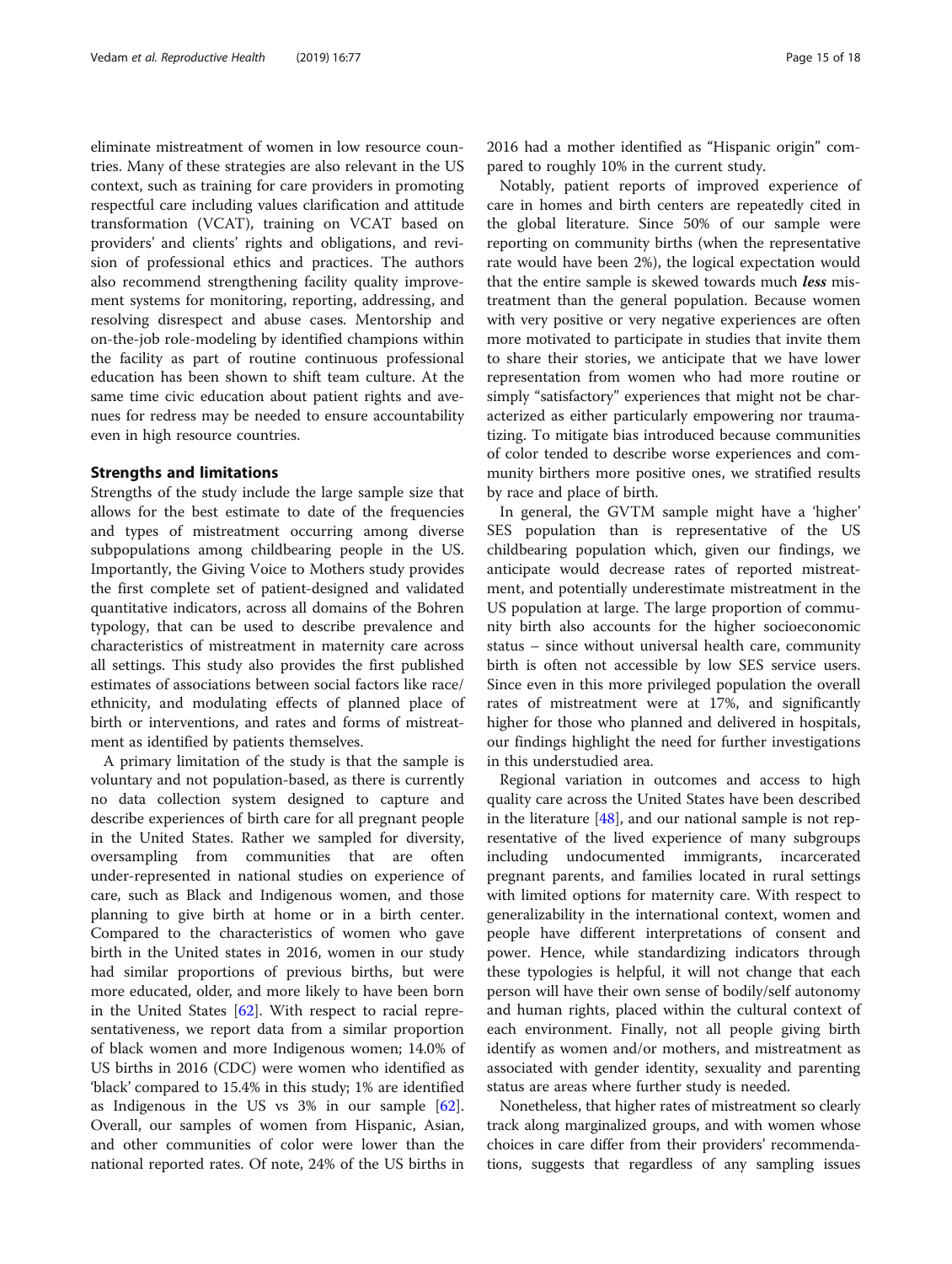<span id="page-15-0"></span>invariably contained in this study, there is much work yet to be done in the United States, as no level of mistreatment of a childbearing person is acceptable.

#### Conclusion

The Giving Voice to Mothers- US study led to development of several new patient-designed indicators of mistreatment in maternity care. They use lay language to capture lived experience from the service user's perspective, and can be used to quantify the nature and frequency of occurrence of different types of disrespect and abuse. They are aligned closely with global definitions of the domains of mistreatment, and thus are relevant across high, middle, and low resource countries.

Application of these measures elicited disparities in experience of maternity care across communities of color and birth settings in the United States. With some translation and adaptation, these indicators could be implemented in patient-reported outcomes research globally. In the United States, these indicators could be incorporated as performance measures to incentivize expansion of programs to address settings, practices, and institutional cultures that lead to persistent disparities in maternity care.

#### Additional file

[Additional file 1:](https://doi.org/10.1186/s12978-019-0729-2) Table S1. Self-identified maternal and paternal race  $(n = 2700)$ . Table S2. Socio-demographic characteristics of samples, compared to national statistics. Table S3. Mistreatment, stratified by self-identified race of woman and partner. Table S4. Mistreatment, stratified by immigration status. Table S5. Mistreatment, stratified by maternal age at birth. Table S6 Mistreatment, stratified by parity. Table S7. Mistreatment, stratified by labour induction and mode of birth. Table S8. Mistreatment, stratified by newborn health problems. Table S9. Mistreatment indicators, stratified by disarticulation between women and providers.

#### Abbreviations

CA-PAMR: California Pregnancy-Associated Mortality Review; CDPH: California Department of Public Health; CI: Confidence Interval; CMQCC: California Maternal Quality Care Collaborative; GVtM - US: Giving Voice to Mothers– United States; HCP: Healthcare provider; IPV: Intimate Partner Violence; MADM: Mother's Autonomy in Decision-Making Scale; MORi: Mothers on Respect Index; NGO: Non-governmental organization; NQF: National Quality Forum; PHI: Public Health Institute; PR: Perceptions of Racism; RMC: Respectful maternity care; SES: Socio-economic status; VBAC: Vaginal Birth after Cesarean; WHO: World Health Organization

#### Acknowledgments

This paper would not have been possible without the long term commitment and participation of these members of the GvtM US Steering Council: Shafia Monroe, Paula Rojas, Marinah Farrell, Jacqueline Left Hand Bull, Roberta Eaglehorse, Claudia Booker, Vanessa Calderi, Michelle Goodwin, Zsakeba Henderson, Jennie Joseph.

Community organizations involved in study design, recruitment, and knowledge translation include: Choices in Childbirth, Every Mother Counts, the International Center for Traditional Childbearing, Mamas of Color Rising, Oregon Intertribal Breastfeeding Coalition, Phoenix Midwife, Mama Sana/ Vibrant Woman, Mountain Midwifery Center, and Easy Access Women's Health Clinic (Commonsense Childbirth).

We would also like to thank research assistants who supported content validation, survey administration, data, manuscript formatting, and citation management, Richelle Powers, Norah Macy, Jessie Wang, Sabrina Afroz and Julie. Finally, the participatory process and knowledge translation activities have greatly benefitted from countless hours and expertise provided by Lynsey Hamilton, Ian Allison, Aldabaran Tatum, and Barbara Karlen.

#### Funding

This project was funded by the New Hampshire Charitable Foundation Transforming Birth Fund.

#### Availability of data and materials

The datasets used and/or analyzed during the current study are available from the corresponding author on reasonable request.

#### Authors' contributions

SV conceived the study and oversaw all aspects of the work, including community engagement, survey design, data collection and analysis. SV drafted and edited the paper, KS performed the data analysis, and drafted/ edited the paper, TKT & NR, MC, NS, MMcL, MC, LS, ED advised on statistical analysis, drafted sections of the paper, helped to interpret data, revised, provided language for and/or edited the manuscript. NS was also involved in content validation. EN contributed to data analysis and interpretation and ER participated actively in survey development and coordinating the content validation. All authors read and approved the final manuscript.

#### Ethics approval and consent to participate

The Behavioural Research Ethics Board at University of British Columbia approved the study (H15–01524).

All invited participants reviewed an informed consent form before deciding whether they wanted to participate in the online survey.

#### Consent for publication

The consent form clarified that study results would be reported in the form of de-identified aggregate statistics and/or de-identified quotes. For participants or community partners who wish to participate in preparation of analysis or publications, the de-identified dataset (without open-ended comments) is available from the corresponding author on reasonable request and completion of a data sharing agreement.

#### Competing interests

The authors declare that they have no competing interests.

#### Publisher's Note

Springer Nature remains neutral with regard to jurisdictional claims in published maps and institutional affiliations.

#### Author details

<sup>1</sup> Birth Place Lab, Division of Midwifery, Faculty of Medicine, University of British Columbia, Vancouver (Canada), E416 Shaughnessy (Mailbox 80), 4500 Oak Street, Vancouver, BC V6H 3N1, Canada. <sup>2</sup>University of California Davis School of Medicine, Sacramento, California, USA. <sup>3</sup>Department of Midwifery, Bastyr University, Seattle, WA, USA. <sup>4</sup>Department of Obstetrics and Gynecology, University of California San Francisco and the Institute for Global Health Sciences, California, USA. <sup>5</sup>Department of Anthropology, Oregon State University, Corvallis, Oregon, USA. <sup>6</sup>Every Mother Counts, New York City, USA. <sup>7</sup> Dopartment of Eamily Hoalth Care Nurring and ANSIPH Bixhy Conter for <sup>7</sup>Department of Family Health Care Nursing and ANSIRH Bixby Center for Global Reproductive Health, University of California, San Francisco, USA. <sup>8</sup>Young Women United, Albuquerque, New Mexico, USA. <sup>9</sup>School of Population & Public Health, Faculty of Medicine, University of British Columbia, Vancouver, Canada. 10Department of Family Practice, Faculty of Medicine, University of British Columbia, Vancouver, Canada. <sup>11</sup>School of Public Health, Boston University, Massachusetts, Boston, USA.

#### Received: 4 January 2019 Accepted: 30 April 2019 Published online: 11 June 2019

#### References

1. Miller S, Abalos E, Chamillard M, Ciapponi A, Colaci D, Comandé D, et al. Beyond too little, too late and too much, too soon: a pathway towards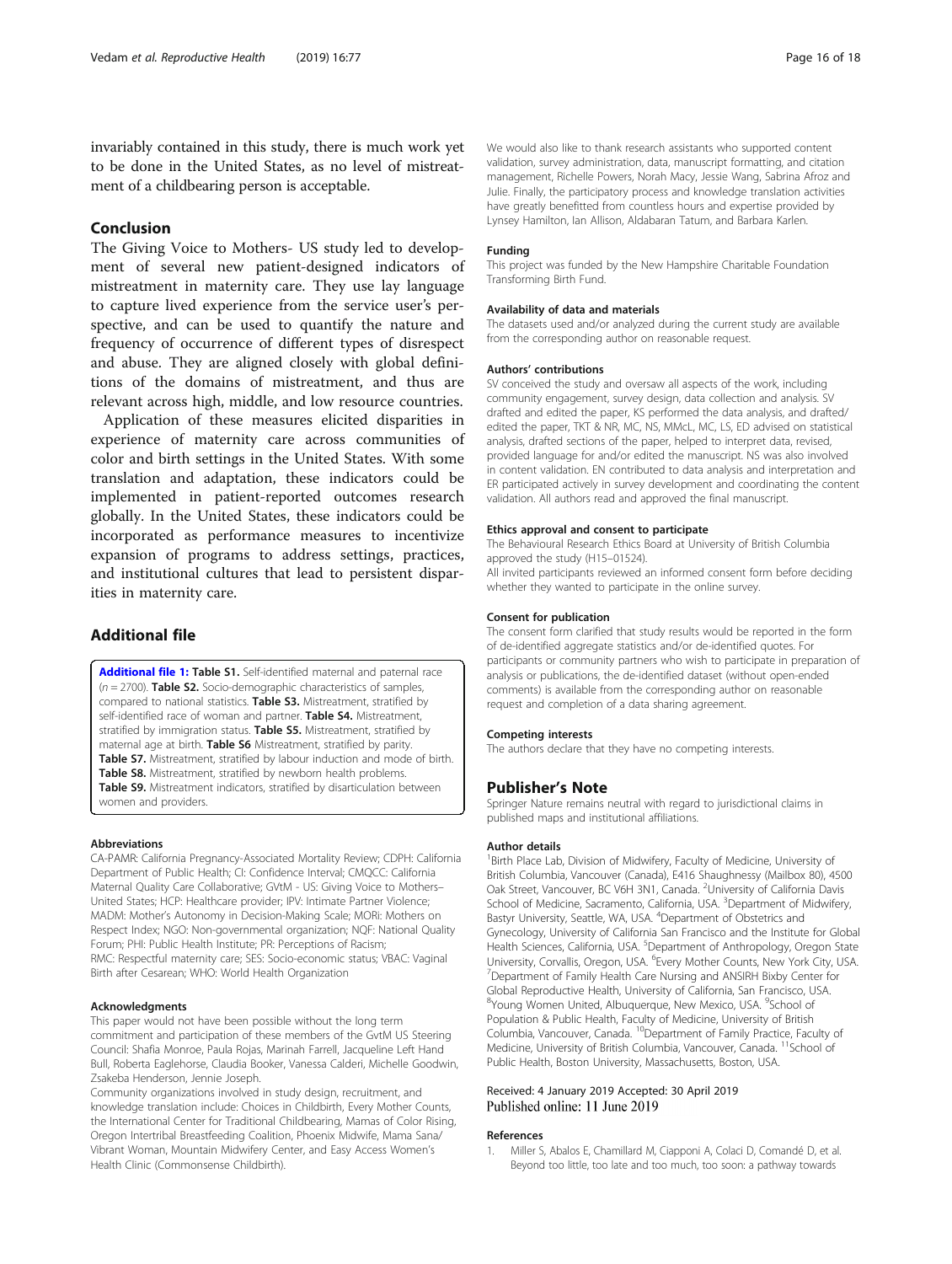<span id="page-16-0"></span>evidence-based, respectful maternity care worldwide. Lancet. 2016;388: 2176–92.

- 2. World Health Organization (WHO). Standards for improving quality of maternal and newborn Care in Health Facilities [Internet]. 2016. Available from: [http://www.who.int/maternal\\_child\\_adolescent/documents/](http://www.who.int/maternal_child_adolescent/documents/improving-maternal-newborn-care-quality/en/) [improving-maternal-newborn-care-quality/en/](http://www.who.int/maternal_child_adolescent/documents/improving-maternal-newborn-care-quality/en/)
- The Partnership for Maternal Newborn & child health. Professional associations affirm commitment to improving quality of maternal and newborn health care [Internet]. FIGO news, WHO news. 2017. Available from: [http://www.who.int/pmnch/media/events/2017/lilongwe/en/index1.](http://www.who.int/pmnch/media/events/2017/lilongwe/en/index1.html) [html](http://www.who.int/pmnch/media/events/2017/lilongwe/en/index1.html)
- 4. Reed R, Sharman R, Inglis C. Women's descriptions of childbirth trauma relating to care provider actions and interactions. BMC Pregnancy Childbirth. 2017;17(1).
- 5. Hameed W, Avan BI. Women's experiences of mistreatment during childbirth: a comparative view of home- and facility-based births in Pakistan. PLoS One. 2018;13(3):e0194601.
- 6. McMahon S, George A, Chebet J, Mosha I, Mpembeni R, Winch P. Experiences of and responses to disrespectful maternity care and abuse during childbirth; a qualitative study with women and men in Morogoro region, Tanzania. BMC Pregnancy Childbirth. 2014;14(1):268.
- Baker S, Choi P, Henshaw C. 'I Felt as though I'd been in Jail': Women's Experiences of Maternity Care during Labour, Delivery and the Immediate Postpartum. Feminism & Psychology. 2005;15(3):315–42.
- Kane S, Rial M, Kok M, Matere A, Dieleman M, Broerse JEW. Too afraid to go: fears of dignity violations as reasons for non-use of maternal health services in South Sudan. Reprod Health. 2018;15(1).
- 9. Khosla R, Zampas C, Vogel JP, Bohren MA, Roseman M, Erdman JN. International human rights and the mistreatment of women during childbirth. Health Hum Rights. 2016;18(2):131.
- 10. Freedman LP, Kruk ME. Disrespect and abuse of women in childbirth: challenging the global quality and accountability agendas. Lancet. 2014; 384(9948):e42–4.
- 11. World Health Organization (WHO). Prevention and elimination of disrespect and abuse during facility-based childbirth [internet]. Geneva, Switzerland: WHO Statement; 2015 [cited 2016 Apr 4]. Available from: [https://apps.who.](https://apps.who.int/iris/bitstream/handle/10665/134588/WHO_RHR_14.23_eng.pdf;jsessionid=5EAC99EB257C701EF9FC086FD19D5FE7?sequence=1) [int/iris/bitstream/handle/10665/134588/WHO\\_RHR\\_14.23\\_eng.pdf;](https://apps.who.int/iris/bitstream/handle/10665/134588/WHO_RHR_14.23_eng.pdf;jsessionid=5EAC99EB257C701EF9FC086FD19D5FE7?sequence=1) [jsessionid=5EAC99EB257C701EF9FC086FD19D5FE7?sequence=1](https://apps.who.int/iris/bitstream/handle/10665/134588/WHO_RHR_14.23_eng.pdf;jsessionid=5EAC99EB257C701EF9FC086FD19D5FE7?sequence=1)
- 12. Rosenthal L, Lobel M. Explaining racial disparities in adverse birth outcomes: unique sources of stress for black American women. Soc Sci Med. 2011;72(6):977–83.
- 13. Bohren MA, Vogel JP, Hunter EC, Lutsiv O, Makh SK, Souza JP, et al. The mistreatment of women during childbirth in health facilities globally: a mixed-methods systematic review. PLoS Med [Internet]. 2015 [cited 2016 Mar 22];12(6):e1001847; discussion e1001847. Available from: [http://journals.](http://journals.plos.org/plosmedicine/article?id=10.1371/journal.pmed.1001847) [plos.org/plosmedicine/article?id=10.1371/journal.pmed.1001847](http://journals.plos.org/plosmedicine/article?id=10.1371/journal.pmed.1001847)
- 14. Warren CE, Njue R, Ndwiga C, Abuya T. Manifestations and drivers of mistreatment of women during childbirth in Kenya: implications for measurement and developing interventions. BMC Pregnancy and Childbirth. 2017;17(1):102.
- 15. Beck CT. A secondary analysis of mistreatment of women during childbirth in health care facilities. J Obstet Gynecol Neonatal Nurs. 2018;47(1).
- 16. Ravaldi C, Skoko E, Battisti A, Cericco M, Vannacci A. Abuse and disrespect in childbirth assistance in Italy: a community-based survey. Eur J Obstet Gynecol Reprod Biol. 2018;224:208–9.
- 17. Babiaková K, Debrecéniová J, Hlinčíková M, Krišková Z, Sekulová M, Šumšalová S. Women mothers bodies: women's human rights in obstetric care in healthcare facilities in Slovakia. Občan, demokracia a zodpovednosť. 2015.
- 18. Howell EA, Zeitlin J. Quality of care and disparities in obstetrics. Obstet Gynecol Clin N Am. 2017;44(1):13-25.
- 19. Abuya T, Ndwiga C, Ritter J, Kanya L, Bellows B, Binkin N, et al. The effect of a multi-component intervention on disrespect and abuse during childbirth in Kenya. BMC Pregnancy and Childbirth. 2015;15(1).
- 20. Elder TE, Goddeeris JH, Haider SJ. Racial and ethnic infant mortality gaps and the role of socio-economic status. Labour Econ. 2016;43:42–54.
- 21. Watson HL, Downe S. Discrimination against childbearing Romani women in maternity care in Europe: a mixed-methods systematic review. Reprod Health. 2017;14(1).
- 22. McRae DN, Janssen PA, Vedam S, Mayhew M, Mpofu D, Teucher U, et al. Reduced prevalence of small-for-gestational-age and preterm birth for

women of low socioeconomic position: a population-based cohort study comparing antenatal midwifery and physician models of care. BMJ Open. 2018;8(10):e022220.

- 23. Declercq ER, Sakala C, Corry MP, Applebaum S, Herrlich A. Major survey findings of listening to mothers (SM) III: new mothers speak out. J Perinat Educ. 2014;23(1):17–24.
- 24. Bond S, You X. Mistreatment of women during pregnancy and birth impedes global efforts to improve access, quality, and safety of maternity care. J Midwifery Womens Health. 2015;60(6):785.
- 25. DeVoe JE, Wallace LS, Fryer GE. Measuring patients' perceptions of communication with healthcare providers: do differences in demographic and socioeconomic characteristics matter? Health Expect. 2009;12(1):70–80.
- 26. Downe S, Finlayson K, Tuncalp O, Metin Gülmezoglu A. What matters to women: a systematic scoping review to identify the processes and outcomes of antenatal care provision that are important to healthy pregnant women. BJOG An Int J Obstet Gynaecol. 2016;123(4):529–39.
- 27. Freedman LP, Ramsey K, Abuya T, Bellows B, Ndwiga C, Warren CE, et al. Defining disrespect and abuse of women in childbirth: a research, policy and rights agenda. Bull World Health Organ. 2014; 92(12):915–7.
- 28. Bowleg L. The problem with the phrase women and minorities: intersectionality-an important theoretical framework for public health. Am J Public Health. 2012;102((7):1267–73.
- 29. Horowitz CR, Robinson M, Seifer S. Community-based participatory research from the margin to the mainstream. Circulation. 2009;119(19):2633–42.
- 30. Israel BA. Methods for community-based participatory research for health. San Francisco, CA: Jossey-Bass; 2013. p3-37.
- 31. Vedam S, Stoll K, Martin K, Rubashkin N, Partridge S, Thordarson D, et al. The Mother's autonomy in decision making (MADM) scale: patient-led development and psychometric testing of a new instrument to evaluate experience of maternity care. Kumar S, editor. PLoS One [Internet]. 2017 [cited 2017 Aug 14];12(2):e0171804. Available from: [http://dx.plos.org/10.](http://dx.plos.org/10.1371/journal.pone.0171804) [1371/journal.pone.0171804](http://dx.plos.org/10.1371/journal.pone.0171804)
- 32. Vedam S, Stoll K, Rubashkin N, Martin K, Miller-Vedam Z, Hayes-Klein H, et al. The Mothers on Respect (MOR) index: measuring quality, safety, and human rights in childbirth. SSM - Popul Heal [Internet]. 2017 Dec [cited 2017 Aug 14];3:201–210. Available from: [http://linkinghub.elsevier.com/retrieve/pii/](http://linkinghub.elsevier.com/retrieve/pii/S2352827317300174) [S2352827317300174.](http://linkinghub.elsevier.com/retrieve/pii/S2352827317300174)
- 33. Mortel M, Mehta SD. Systematic Review of the Efficacy of Herbal Galactogogues. J Hum Lact. 2013;29(2):154–62.
- 34. Green NL. Development of the perceptions of racism scale. J Nurs Scholarsh. 1995;27(2):141–6.
- 35. Kruk ME, Kujawski S, Mbaruku G, Ramsey K, Moyo W, Freedman LP. Disrespectful and abusive treatment during facility delivery in Tanzania: a facility and community survey. Health Policy Plan. 2018;33(1):e26–33.
- 36. Polit DF, Beck CT. The content validity index: are you sure you know what's being reported? Critique and recommendations. Res Nurs Health. 2006; 29(5):489-97.
- 37. Bonevski B, Randell M, Paul C, Chapman K, Twyman L, Bryant J, et al. Reaching the hard-to-reach: a systematic review of strategies for improving health and medical research with socially disadvantaged groups. BMC Med Res Methodol. 2014;14:1–29.
- 38. Merli MG, Verdery A, Mouw T, Li J. Sampling migrants from their social networks: the demography and social organization of Chinese migrants in Dar Es Salaam, Tanzania. Migr Stud. 2016;4(2):182–214.
- 39. Schicker RS, Hiruy N, Melak B, Gelaye W, Bezabih B, Stephenson R, et al. A venue-based survey of malaria, anemia and mobility patterns among migrant farm workers in Amhara region, Ethiopia. PLoS One. 2015;10(11):e0143829.
- 40. Cheyney M, Bovbjerg M, Everson C, Gordon W, Hannibal D, Vedam S. Development and validation of a national data registry for midwife-led births: the midwives alliance of North America statistics project 2.0 dataset. J Midwifery Women's Heal. 2014;59(1):8–16.
- 41. MacDorman MF, Declercq E. Trends and characteristics of United States outof-hospital births 2004-2014: new information on risk status and access to care. Birth. 2016;43(2):116–124.
- 42. A roadmap for promoting health equity and eliminating disparities: the four I's for health equity: final report [Internet]. A roadmap for promoting health equity and eliminating disparities: the four I's for health equity: final report. National Quality Forum; 2017 Sep. Available from: [https://www.qualityforum.](https://www.qualityforum.org/Publications/2017/09/A_Roadmap_for_Promoting_Health_Equity_and_Eliminating_Disparities__The_Four_I_s_for_Health_Equity.aspx)